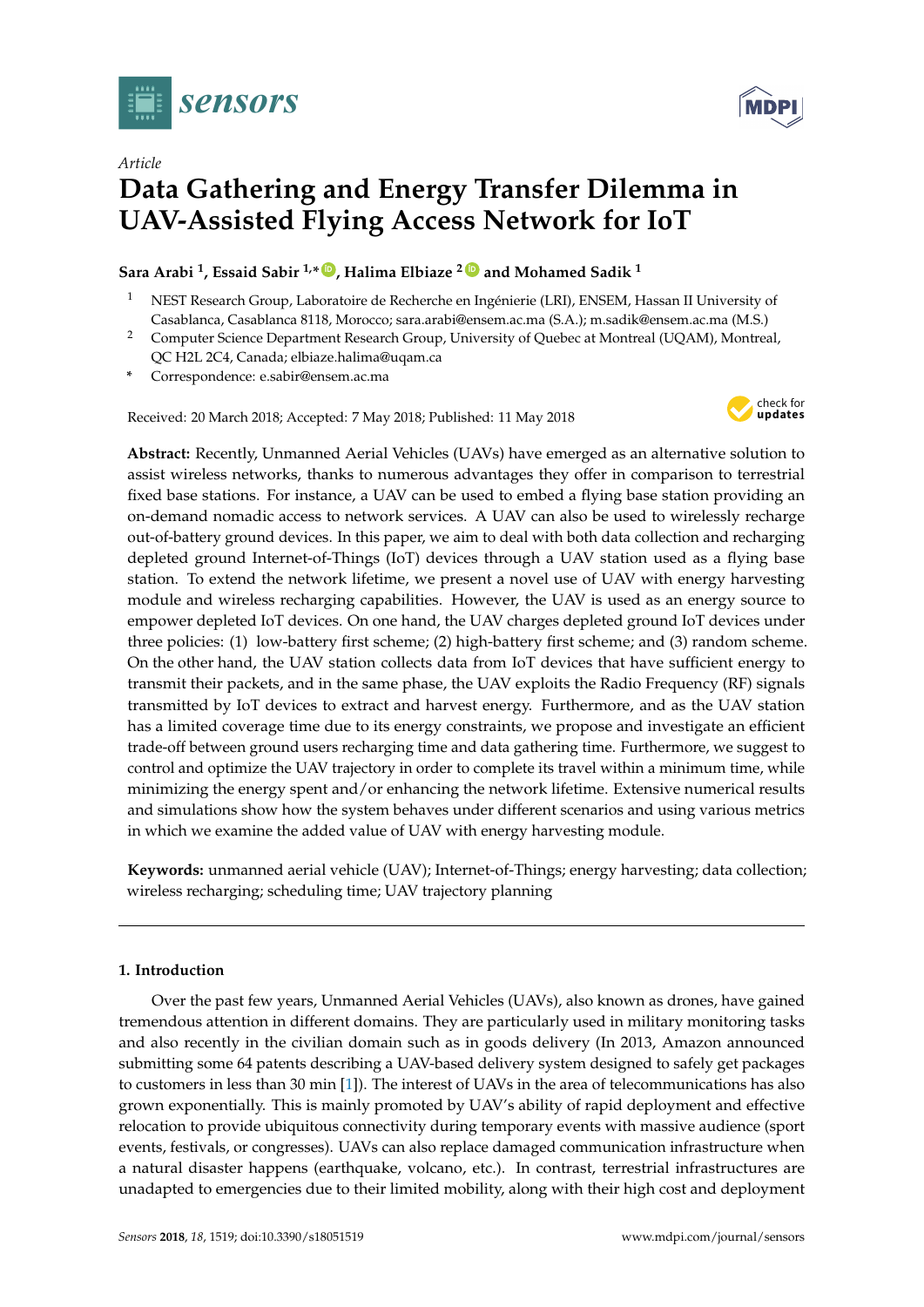time (see [\[2\]](#page-18-1)). There are two types of UAVs: The first one, called High Altitude Platforms (HAP), (Google uses stratospheric balloons to provide Internet access for uncovered zones [\[3\]](#page-18-2). Facebook Aquila is also building an alternative solution using this time flying wings with a 42 m wingspan), can reach high altitudes that can exceed 10 km, and Low Altitude Platforms (LAP) that operate at lower altitudes.In telecommunications, LAP can cover geographical areas with high capacity and better energy/spectrum utilization. Meanwhile, the HAP can provide broadband coverage and can also serve as very low altitude satellites. Thus, low altitude UAVs, also named as drone small cells (DSC), can operate as a flying base station to spread out the communication coverage for ground mobile users, and to improve user service. This kind of UAVs can also carry out maintenance services or capture information from unreachable places. This way, UAVs can be efficiently used to gather data from ground/underwater sensors. We believe UAVs are about to become a corner piece of the rushing new Internet of Things (IoT) era that is forming the future for mankind.

The increasing number of connected devices has resulted in an ultra-dense new network paradigm, called IoT. According to Gartner (https://www.gartner.com/newsroom/id/3598917), the number of connected objects/things will hit 20.4 billion by 2020. IoT combines simple objects like sensors, and more complex systems such as industrial equipment, connected/autonomous vehicles, smart buildings, etc., which exchanges with the cloud and talk to each other in order to propose new value-added services. Moreover, IoT devices must be able to collect, store, transfer and process the related data without interruption between the physical and virtual worlds [\[4](#page-18-3)[,5\]](#page-18-4). However, like other promising concepts, this paradigm copes with a number of issues that need to be studied, enabling the IoT paradigm to reach its full potential. In addition, the incessant demand for higher data rates with better Quality of Service (QoS) requires continuous development in order to emerge. A key feature enabling achieving this is how to allow devices to use their energy budget efficiently. In other words, one needs to build solutions aiming to boost up their endurance in terms of energy. This point will be discussed in this work. Of course, the energy constraint is critical for effective self-organization, and this is necessary in order to meet communications with satisfactory QoS. Thus, it is necessary to address how IoT devices might effectively use their energy budget and extend thereby their battery lifetime. In this respect, there are a lot of works that have already studied the energy efficiency issue for IoT contexts. Nevertheless, existing solutions for continuously or on-demand supply devices with energy are very limited and the issue is still open. The question that arises is how to recharge IoT devices wirelessly and remotely. For this purpose and through this work, we propose a novel approach using flying base stations for energy harvesting on downlink to ground IoT devices in order to maintain their availability and basic operations. Before studying and analyzing the present model, we briefly remind the motivated points behind claiming UAV as a central part of the future IoT ecosystems.

Why are UAVs the future of IoT? As our daily life is surrounded by thousands of connected objects: smartphones, houses, cars, smart-meters, trees, etc., forming an IoT environment, from very small scales to massive ones. They interact in many aspects of the human activities. Thus, one need accurate models to capture the objects' behaviors around us. For this reason, the UAVs can play an important role in connecting IoT islands to the the whole IoT ecosystem. However, UAVs offer many new and flexible features such as high mobility providing ubiquitous network access and coverage for ground users and IoT devices. Their plug-and-play like deployment, their reprogrammability during run-time and their capability to capture minute details and fresh measurements are of great interest. Another reason to adopt such a solution is the energy constraint of IoT devices that needs to be fixed. Reducing the energy consumption and extending the network lifetime is a very challenging issue that has a huge impact on Ultra Dense IoT Networks, which consists of massive spatially distributed wireless nodes where batteries are the primary energy sources. Thus, and as regularly recharging or periodically replacing batteries for massive nodes can be costly and inconvenient. Here, we propose to solve this problem by introducing an UAV station for wireless energy harvesting and transfer. More precisely, this work exhibits a UAV-assisted solution providing both network and energy for IoT.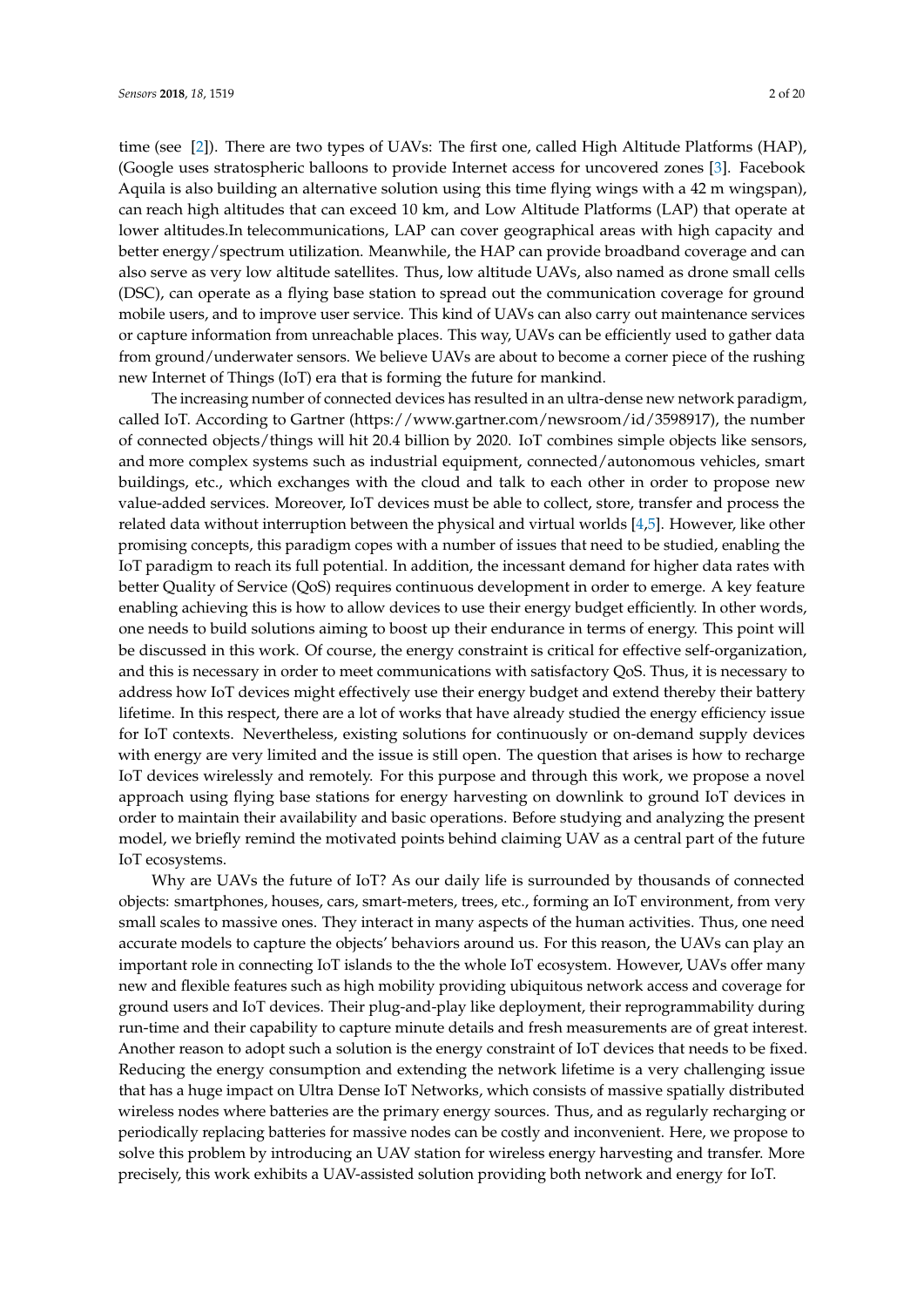#### *1.1. Related Work*

Recently, many researchers have spent significant efforts to the use of unmanned aerial vehicles to extend and provide wireless communication coverage anywhere, anytime. Mozaffari et al. [\[6\]](#page-18-5) suggests using UAVs to efficiently control energy consumption during uplink data collection from ground IoT devices. In a similar perspective, Zhan et al. [\[7\]](#page-18-6) proposes a novel design for energy-efficient data collection in UAV-enabled Wireless Sensor Networks (WSNs). The authors in this work study the mutual optimization of sensors' wake-up schedule and UAV's trajectory to achieve the quoted aim (reliable and energy-efficient data collection), by using a successive convex optimization technique. Koulali et al. [\[8\]](#page-18-7) examines the problem of optimal beaconing for drone small-cells (DSC) networks using a sub-modular game perspective. The main goal is meet satisfactory network availability in terms of encounter rate while improving energy efficiency. Furthermore, Lee [\[9\]](#page-18-8) investigates both energy efficiency and throughput that can be achieved via large-scale antenna systems scheme as a promising solution to reduce the carbon footprint emitted by a cellular base station. An interesting solution is given for the 3D placement problem of mobile base stations (MBS) embedded in UAVs, which is investigated by Lyu et al. [\[10\]](#page-18-9). The authors aim to reduce the cost by minimizing the number of MBSs to be deployed, while each ground terminal must remain within the communication range of at least one MBS, based on the algorithm of Spiral MBS Placement. Other works assume path-loss, as only Line-of-Sight (LoS) is considered in the air-to-ground link, to achieve an optimal dimensioning of drone base station that leads to optimal network performance (see e.g., Ref. [\[11](#page-18-10)[,12\]](#page-18-11)). In addition, Mozaffari et al. [\[13\]](#page-18-12) investigates the low altitude platform and the downlink coverage performance of DSCs for an efficient deployment of DSCs. In the meantime, numerous frameworks suggest using UAVs as flying base stations in order to maximize the coverage probability that depends on the UAV altitude and transmit power. Ravi and Dhillon [\[14\]](#page-18-13) derives the coverage probability of a target receiver located on the ground using a dominant interferer based approach. Along the same line, Mozaffari et al. [\[15\]](#page-18-14) analyze the average coverage probability and the rate performance in the presence of underlay Device-to-Device (D2D) links within a UAV transmission. Beyond security aspects, Sanjab et al. [\[16\]](#page-18-15) focuses on the security of UAV delivery systems against cyber-physical attacks, based on zero-sum game between delivering purchases through UAVs and malicious attacks. To the best of our knowledge, the deployment of UAVs has been used in different scenarios to collect information. Nevertheless, as it can be noticed after quoting these works, the models that have been considered jointly provide network access and wireless energy transfer, with energy harvesting capability still not sufficient to definitely cover/solve the UAV-IoT area. For instance, Lee and Yang [\[17\]](#page-18-16) propose the UAV as a medium to transfer RF energy to user equipment that suffers from limited energy and cannot directly be supported by a massive Multiple-Input Multiple-Output (MIMO) data center. Aiming to maximize the amount of energy transferred to a set of ground receivers, Xu et al. [\[18\]](#page-18-17) uses UAV as a wireless power transfer system. In addition, the authors evaluate the UAV mobility operation in order to find the optimal trajectory.

Energy harvesting is one of the most promising solutions that emerge in self-powered systems, such as the Internet of Things [\[19,](#page-18-18)[20\]](#page-18-19). This technique aims to generate energy from external ambient energy sources such as solar power, thermal energy and wind energy. In radio environment networks, the preferred way to harvest energy is Radio Frequency (RF) sources, due to its easy implementation within existing wireless networks and the fact that it suffers from low harvesting gain. Stations equipped with energy harvesting modules are able to convert the received signal into energy to recharge out-of-battery devices. Existing literature assumes that the Radio Frequency Energy Harvesting is an attractive technology enabling improving the network lifetime of sensor devices and reducing the cost of battery replacement (see e.g., Ref. [\[21\]](#page-18-20)).

Among several similar works, Ku et al. [\[22\]](#page-19-0) and Ulukus et al. [\[23\]](#page-19-1) propose theoretical models for energy harvesting in wireless communication networks. Hou et al. [\[24\]](#page-19-2) proposes solving the problem of information asymmetry between Data Access Points (DAPs) that collect data from IoT devices and Energy Access Points (EAPs) used to transfer energy to devices, by designing the contract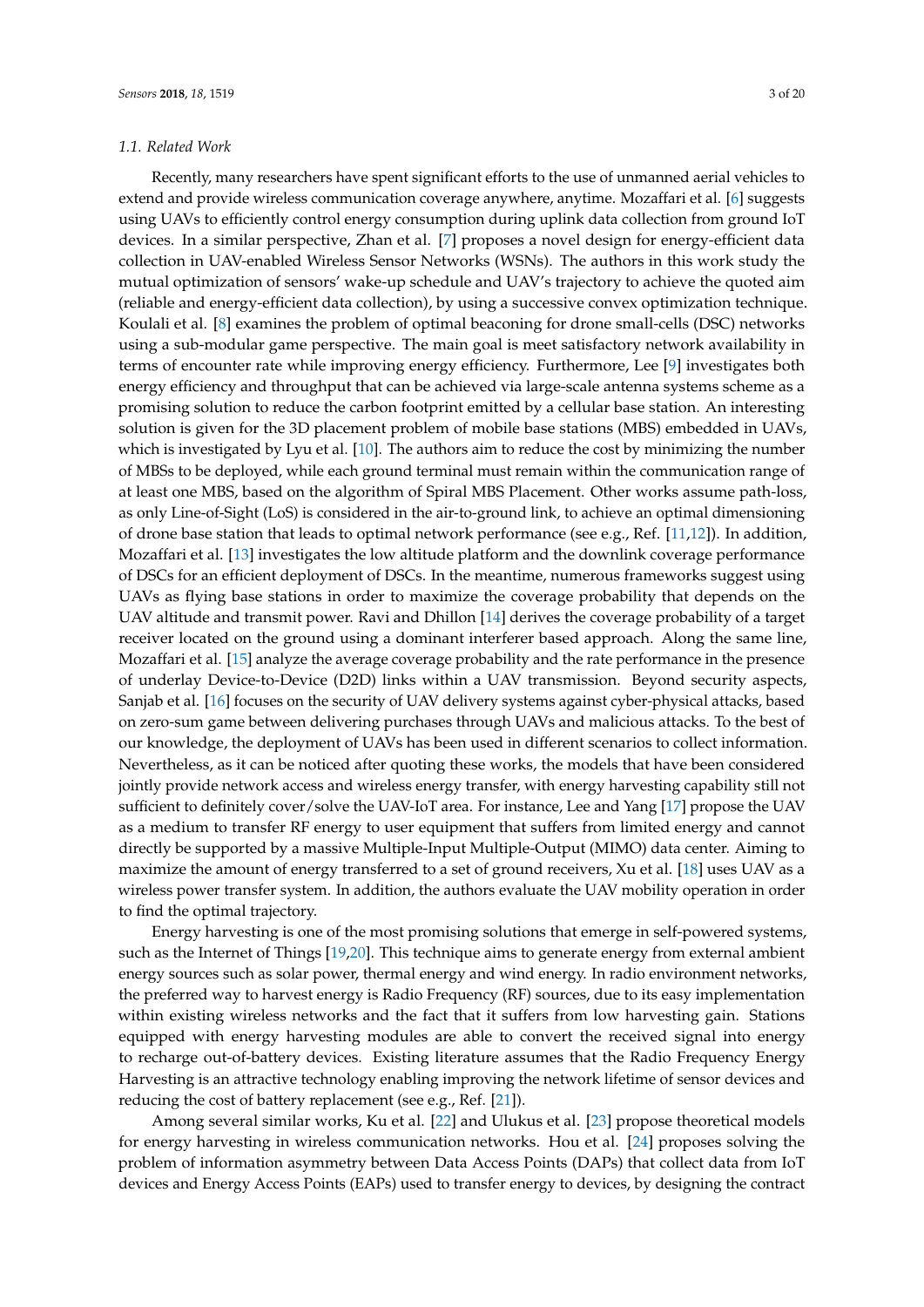theory to model the incentive mechanism to motivate the EAP to (re)charge IoT devices. Energy consumption in sensing IoT was considered by Niyato et al. [\[25\]](#page-19-3). Here, the authors achieve an optimal sensing performance based on caching mechanism with a threshold adaptation algorithm to reduce the number of requests sent to a tagged sensor. However, in some frameworks, the energy harvesting has been applied in D2D networks. In [\[26\]](#page-19-4), D2D communication is assumed as an underlay between machine type communication (MTC) and cellular networks. Moreover, a trade-off was proposed to reach an optimum amount of time that D2D users can spend to support MTC traffic in terms of energy, and using effectively their spectrum available by cellular users. Moreover, the security issue is an interesting subject in energy harvesting applications. In this regard, a novel learning scheme for RF energy harvesting has been proposed by Kawabata et al. [\[27\]](#page-19-5), which allows Hybrid Access Point (HAP) to estimate a reliable value of power consumption against the problem of adversarial learning. Indeed, for the goal of detecting and recognizing suspicious persons in a crowd, Motlagh et al. [\[28\]](#page-19-6) use an UAV-based IoT platform to benefit from computation offloading and improve the system reactivity. As it can be remarked after quoting these works, energy harvesting has been integrated in many wireless applications, but not sufficiently in UAV-IoT areas. We are confident that such an application can bring a lot to this class of networks.

#### *1.2. Our Contributions*

Legacy wireless networks are designed to connect together wireless devices like computers and mobile phones. However, in IoT, millions and billions of "things" are interconnected through wireless local area networks or through a cloud-Internet. Thus, a suitable maintenance policy of the batteries of those things is crucial for increased network lifetime. A promising solution to this issue is to enable energy harvesting, which allows on-demand producing and powering those device with clean energy.

Taking into account the limitations of IoT devices in terms of energy, storage and computation capabilities, we believe that UAVs are becoming a very attractive solution for providing an on-demand nomadic infrastructure for data collection and batteries recharging platform for IoT environments. In this respect, the key contributions of this work are fivefold and can be summarized as follows:

- The current work presents an efficient UAV downtime to collect data from ground IoT devices to forward it to the nearest gateway;
- This study proposes a novel framework that aims to extend the network lifetime by exploiting UAV high mobility to harvest energy from an IoT environment. In other words, we use the UAV as energy source to serve depleted IoT devices;
- We build a model to ensure an efficient trade-off between data gathering and energy providing to ground IoT devices. In this context, we can distinguish two trade-offs:
	- **–** If we are seeking to maximize the data collection, what is the maximum time that UAV can provide to serve IoT devices?
	- **–** If we are interested in achieving a certain battery level for IoT devices, i.e., a typical network lifetime, what is the data collection time that we must not exceed?
- Finally, as the UAV suffers from limited energy, the present work analyzes the UAV movement via the traveling salesman problem with time windows (TSPTW) to result in an optimum trajectory.

#### **2. Problem Formulation**

We consider a wide geographical area consisting of a set of IoT devices grouped in subsets called islands. The location of these devices follows a Poisson Point Process (PPP) in a 2D referential space (*o*, *x*, *y*), with some given density *η* of IoT device per area unit, and *o* is the origin of the coordinate system. As the IoT devices do not need to be covered all the time, we assume that the area is served and covered only by a single UAV at low altitude that act as a flying base station and equipped with an energy harvesting module. As shown in Figure [1,](#page-4-0) the UAV are coordinated randomly in a 3D reference plane (*x*, *y*, *h*) with altitude *h*. Throughout this paper, we try to answer the following main question: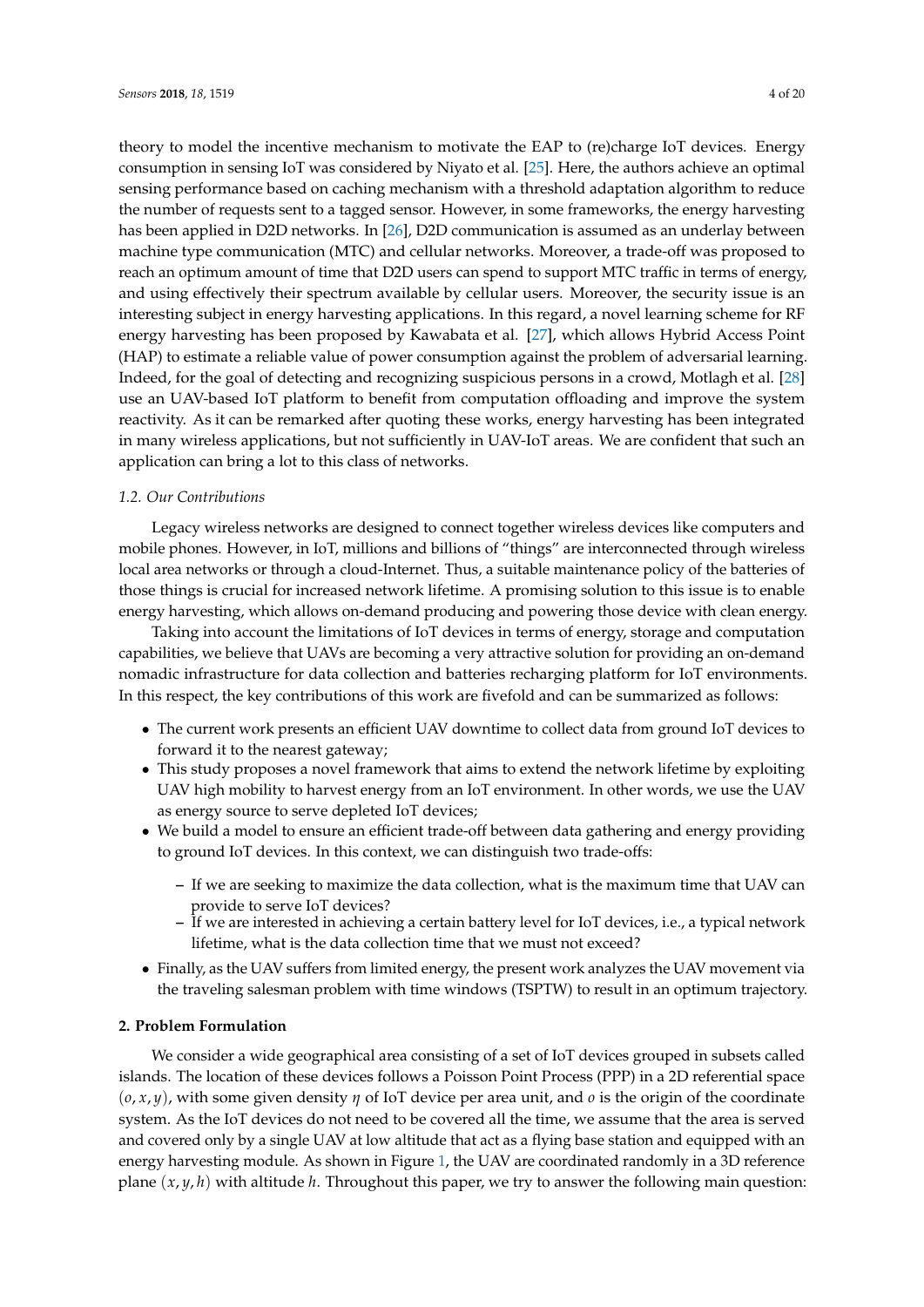how to optimally use the coverage/hovering time for a given island to both efficiently collect data and efficiently recharge out-of-battery devices?

<span id="page-4-0"></span>

**Figure 1.** System model.

Let us consider a given island N containing a set  $N = |N|$  of IoT devices that are served by the UAV as a flying base station during a coverage time *Tcover*. The coverage time is subdivided into: synchronization time *T<sup>b</sup>* , joining time *T<sup>J</sup>* , energy transfer time *Tnrg* and data gathering time *Tdata* as depicted in Figure [2.](#page-4-1) The coverage time depends on the energy available at the UAV, which gives an idea about the total time performed by UAV station to fly over all islands and hover over each one of<br>The concern time for a group on the limit data from the concern detector and take The concerned time form them to transfer energy and collect data from/to ground devices, noted, *Ttot*. The coverage time for each island can be written as:

$$
T_{\text{cover}}^{\mathcal{N}} = \frac{T_{\text{tot}} - T_{\text{Traj}}}{N_{Net}} \cdot N,\tag{1}
$$

where *N*<sub>Net</sub> denotes the total IoT devices in the geographical area formed by all islands, and *T*<sub>Traj</sub> is the where *i* w<sub>ith denotes the total for devices in the geographical area formed by an<br>time spent by the UAV station to fly over all the islands forming the network.</sub> Indeed, taking into account the limitations of IoT devices in terms of the terms of energy and computation capabilities, we are the storage and computation capabilities,<br>The storage and computation capabilities, we are the storage and computation capabilities, we are the storage a

<span id="page-4-1"></span>

| Beaconing period $T_b$ | Join UAV station $T_I$ | IoT battery recharging<br>time $T_{re}$ | Data collection Time<br>$1$ coll |
|------------------------|------------------------|-----------------------------------------|----------------------------------|
|------------------------|------------------------|-----------------------------------------|----------------------------------|

Figure 2. The frame structure.

collect data from ground in the form ground IoT devices to forward it to forward it to forward it to forward i<br>The forward in the forward in the forward in the forward in the form of the form of the forward in the forward • This study proposes a novel framework that aims to  $\begin{aligned} \text{e}^{y \cdot \lambda} \text{e}^{y \cdot \lambda} \end{aligned}$ to harvest energy from an energy from an energy from an energy  $\mathcal{L}$  $\frac{1}{2}$  becomes to see use to see use to see use to see use  $\frac{1}{2}$ Before offering services provided by the UAV, namely recharging the IoT ground devices appear and collecting data, it is essential to graphenize both the UAV station and the IoT devices in order to relocate each of them. For the lack of reducing energy consumption by ground devices, the synchronization part will be performed in a passive scanning mode. More precisely, synchronization beacons are sent to advertise the presence of the UAV station. During the joining time,<br>seek device sends its ID its traffic rate, its hattery level and notentially other information to the UAV. energy transfer to the Sender to the UAV station of receiver the required time for both energy transfers station. This information allows the UAV station to estimate the required time for both energy transfer for low-battery devices and data gathering operation. with energy and collecting data, it is essential to synchronize both the UAV station and the IoT each device sends its ID, its traffic rate, its battery level and potentially other information to the UAV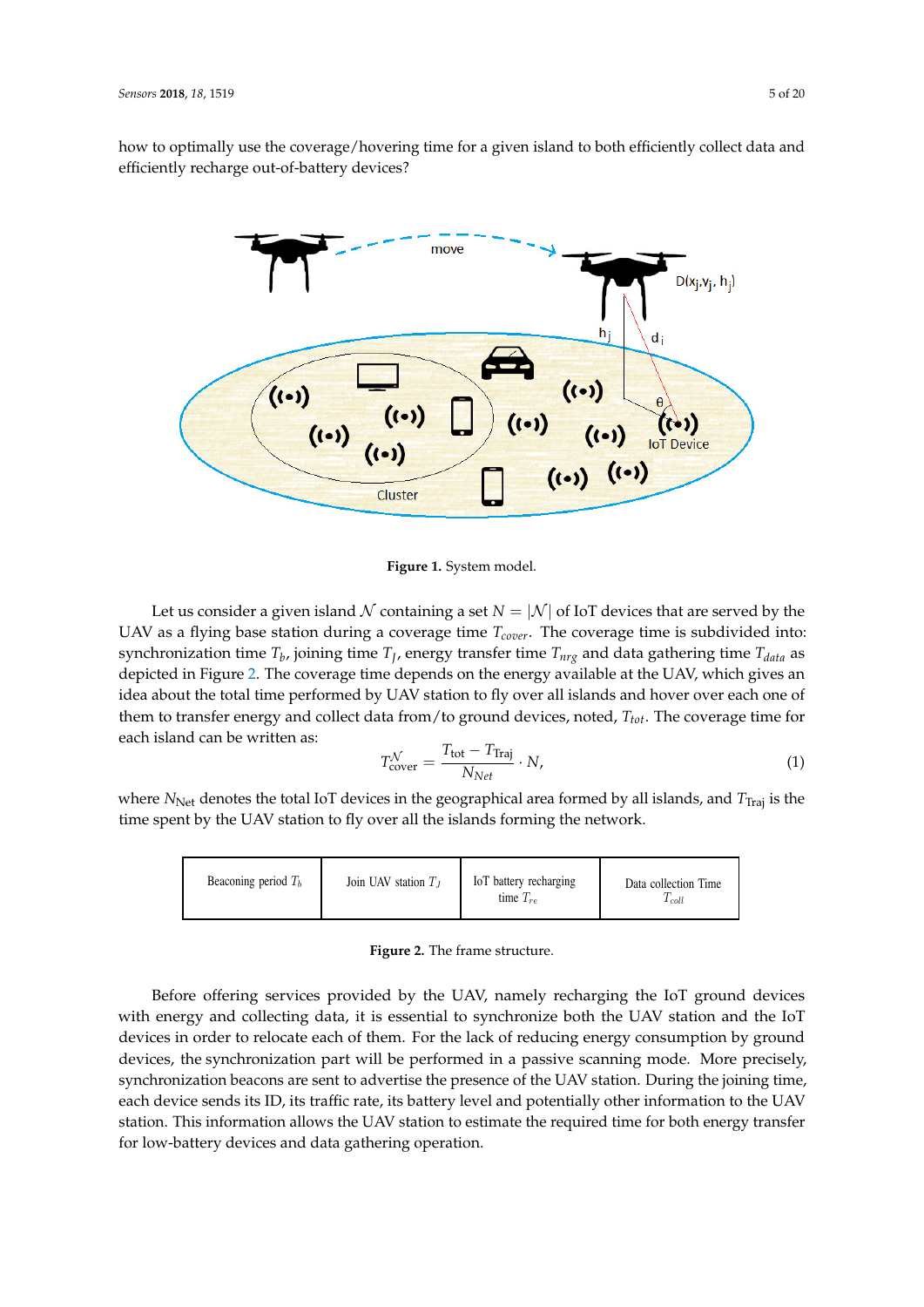#### *2.1. Battery (Re)charging and Data Collection Dilemma*

As mentioned above, ground IoT devices will be served by the UAV embedding a flying base station. In fact, the UAV can extract energy from RF signals transmitted by IoT devices. When receiving these signals, the UAV uses a part of its power to harvest energy while the remaining part is used for data collection from devices. The coordination/attachment time between UAV station and IoT devices is shorter than both energy transfer time and data collection time. In this article, we consider the same attachment time for all the islands. Accordingly, we assume that the coverage time is split into two parts weighted by  $\alpha$ ; battery recharging time  $T_{nrg} = \alpha \cdot T_{cover}$ , and collection time noted  $T_{data} = (1 - \alpha) \cdot T_{cover}$ . Subsequently, the coverage time in a given island is as follows:

$$
T_{cover} = T_{data} + T_{nrg}.\tag{2}
$$

Notice that the amount of transferred energy to IoT devices is an increasing function with respect to *α*, while the amount of data collected is a decreasing function with *α*. This is why an efficient trade-off must be found in order to ensure the success of both operations (i.e., data collection and energy transfer).

#### *2.2. Coverage Probability of a UAV*

The UAV hovers over the islands and stops temporarily in order to collect sensed data and recharge the out-of-battery IoT devices. The duration and the location of a UAV stops are chosen for operational efficiency purpose under some constraints such as the IoT devices' location and their respective lifetimes. UAV stops will ensure a wireless coverage allowing efficient data collection from ground IoT devices and at the same time an opportunity to recharge their low batteries. Therefore, to efficiently establish ground-to-air communication, it is essential that each device has a Line-of-Sight view toward the UAV. Taking into account the constraints already quoted and the elevation angle between the device and the UAV, the LoS probability can be written as follows [\[6\]](#page-18-5):

$$
P_{LoS} = \frac{1}{1 + Ce^{-B(\theta - C)}},
$$
\n(3)

where

- $\theta$  is the elevation angle that equals to:  $\frac{180}{\pi} \cdot \sin^{-1} \left( \frac{h_j}{d_i} \right)$ *di*,*<sup>j</sup>*  $\big),$
- *di*,*<sup>j</sup>* is the Cartesian distance between IoT device *i* and UAV *j* (see Figure [1\)](#page-4-0). It is given by:

$$
d_{i,j} = \sqrt{(x_i - x_j)^2 + (y_i - y_j)^2 + h_j^2};
$$

• *C* and *B* are constant values that depend on the propagation environment.

As stated earlier, ground IoT devices communicate with the UAV in a line-of-sight fashion. Moreover, we consider a one-hop routing approach and use free space channel. Thus, the expected path-loss *Ploss*(*h*) can be written, see e.g., Ref. [\[12\]](#page-18-11):

$$
P_{loss}(r, h) = (h^2 + r^2)^{-\nu/2},
$$
\n(4)

where *r* is the distance between the origin of the coordinate system and a given IoT device, and *v* is the path loss exponent depending on the environment. Thus, the coverage probability can be written as:

$$
P_{cover} = P\left(\frac{P_{loss}^i(r, h) \cdot P_i}{\sigma^2 + \sum_{l \in \mathcal{C} \setminus \{i\}} P_{loss}^l(r, h) \cdot P_l} > \gamma_{th}\right),\tag{5}
$$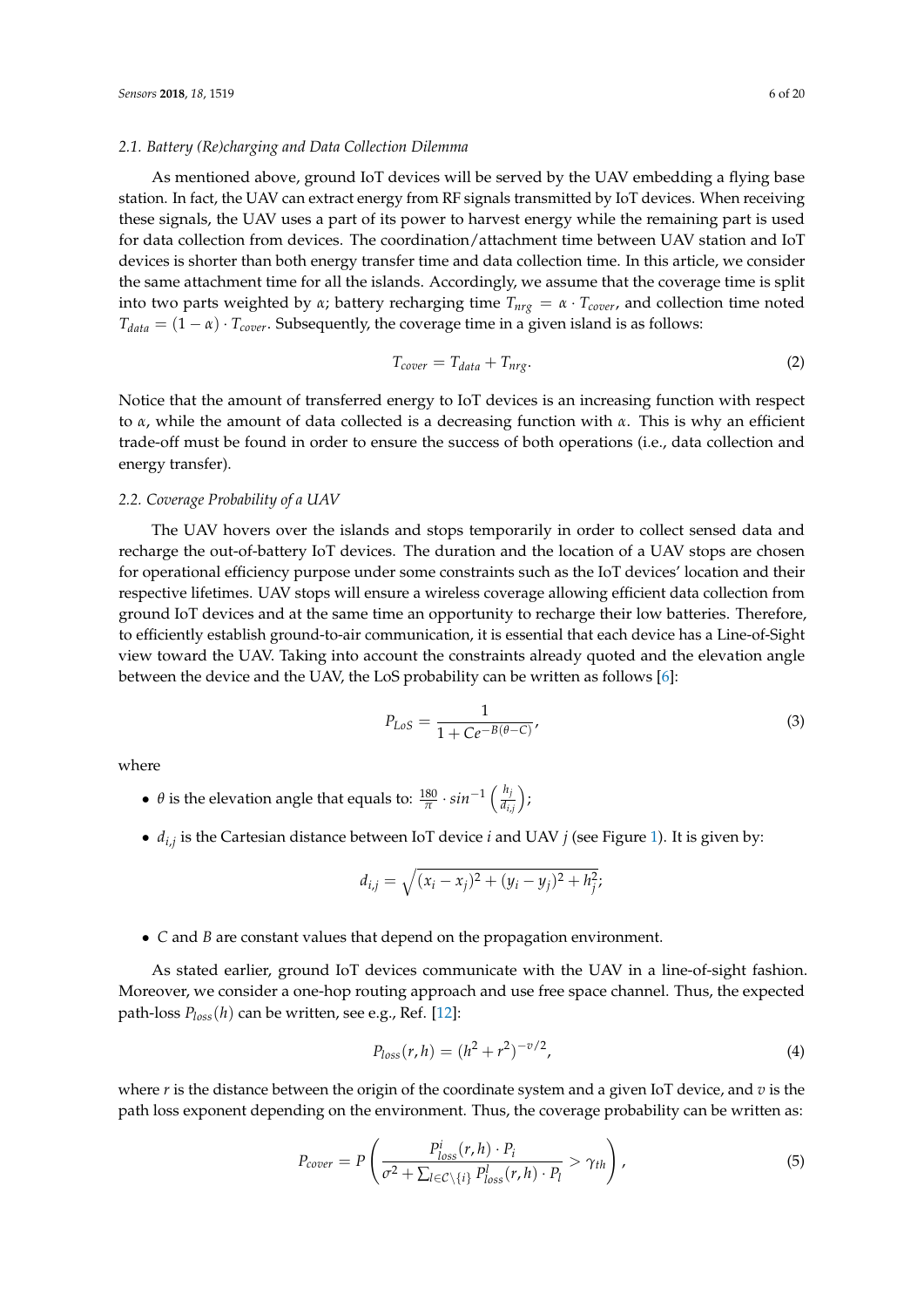with  $\sigma^2$  denoting the variance of an additive Gaussian noise, and  $P_i$  is the power chosen by device *i*. *γth* denotes the SINR threshold required by device *i* to correctly decode received frames.

#### *2.3. Battery Level of IoT Devices: A Birth-Death Process*

In order to derive the number of devices with a low battery level, we model the battery state *B*(*i*) of IoT device *i* by a Birth-Death process. The battery level is assumed to be discrete and takes value in  ${B_0, B_1, \dots, B_M}$ . Furthermore, and so as to capture the need for the energy of an IoT device, we define an upper battery level threshold  $\overline{B}$ , indicating the need to recharge battery when there is an opportunity. We also set a lower battery level threshold noted *B*. This latter parameter indicates that the IoT devices are unable to transmit data, as their battery levels are critical and need to be recharged as soon as possible. In order to avoid IoT device from switching off, we need to adopt a smart energy transfer policy.

At steady state and as shown in Figure [3,](#page-7-0) each IoT device has a battery level within interval [*B*, *B*]. The battery level bounds, i.e., *B* and *B*, must be defined according to the system application (data importance, sensing rate, etc.) and the battery type. Let denote *λ* the data rate of the IoT device and let *µ* represent the charging rate (i.e., amount of energy received) from the UAV station. The rate of charge varies according to the scheduling policy. Let  $\Pi_k$  be the probability that an IoT device is in a battery level *k*. After some algebra, we can write Π*<sup>k</sup>* as follows:

$$
\Pi_k = \frac{\mu_{k-1}\mu_{k-2}...\mu_1}{\lambda_k\lambda_{k-1}...\lambda_1\lambda_0} \cdot \Pi_0 = \prod_{l=0}^{k-1} \frac{\mu_l}{\lambda_{l+1}} \cdot \Pi_0,
$$
\n(6)

where the charge rate of IoT device *i* is given by

$$
\mu_k(i) = \exp\left(-T_{nrg}^i(k)\right). \tag{7}
$$

Furthermore, the average number of devices that are in a battery level *k* is given by:

$$
E[N_k] = \Pi_k \cdot N_{\mathcal{N}},\tag{8}
$$

where *N* is the number of IoT devices covered by the UAV station in a given island  $N$ . Let *R* be the UAV coverage range and let *η* be the average number of IoT device per surface unit. Then, *N* can be estimated by:

$$
N = \eta \cdot \pi \cdot R^2. \tag{9}
$$

When a ground IoT device receives energy from the UAV station, the device battery will be charged exponentially as shown in Figure [4.](#page-7-1) Thus, the battery level can be captured using the formula:

$$
K(t) = K_{max} \cdot \left(1 - \exp\left(-\frac{t}{\tau}\right)\right),\tag{10}
$$

where:

- *τ* is a time constant that expresses the battery charging rate as function of resistor impedance (R) and inductor (L) in which the battery is connected, thus  $\tau = \frac{L}{R}$ .
- *K*<sub>*max*</sub> is the maximum level that the battery can reach. Here,  $K_{max} = B_N$ .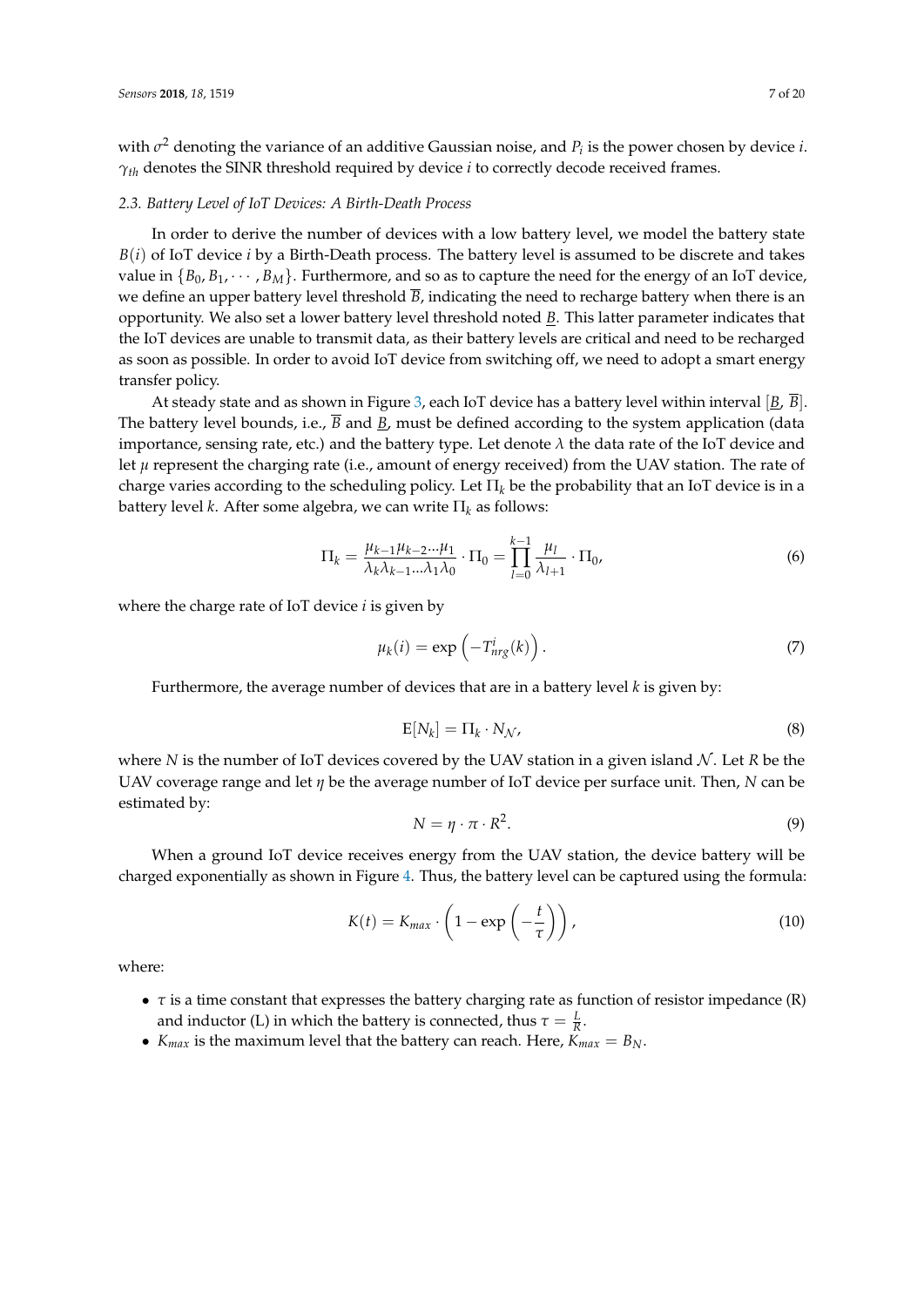<span id="page-7-0"></span>

**Figure 3.** IoT device's battery level as a Birth-Death process.

<span id="page-7-1"></span>

**Figure 4.** Battery recharging evolution over time.

### **3. Data Gathering and Energy Transfer Dilemma**

Bringing the network closer (e.g., for data gathering or to deliver low-latency services) to end users is increasingly becoming a key function of wireless networks and also a hot topic. Here, we aim to use UAV to collect data from ground IoT devices. It is worth recalling that data gathering can be broadly classified into three categories: (1) The first scheme is "static data collection" in which the sink node is static, and the ordinary nodes upload data through multi-hop routing networks. The problem here is the high energy consumption by relay nodes that perform the routing between ordinary nodes and the sink, which results in a short network lifetime; (2) However, in the second method, the excessive energy consumption can be solved by using a mobile sink. In other words, this method uses vehicles, installed within a sink node, to collect data from the devices in the network. Despite this advantage of energy consumption, this kind of data collection is still limited, especially in environments where transportation is difficult; (3) The third approach consists of using aerial vehicles as flying sinks to collect data from the ground area. Now, the UAV plays a key role in data collection, due to its autonomous operations and unconstrained mobility, allowing for efficiently hovering over the monitored area (e.g., unreachable areas for human being). Furthermore, UAV collects data faster compared to other methods, as it has a higher movement speed and better radio conditions. This results in improving the network lifetime with highly scalable features for large scale networks. In addition, the UAV is characterized by a higher bandwidth, low latency and offers an extensive communication coverage.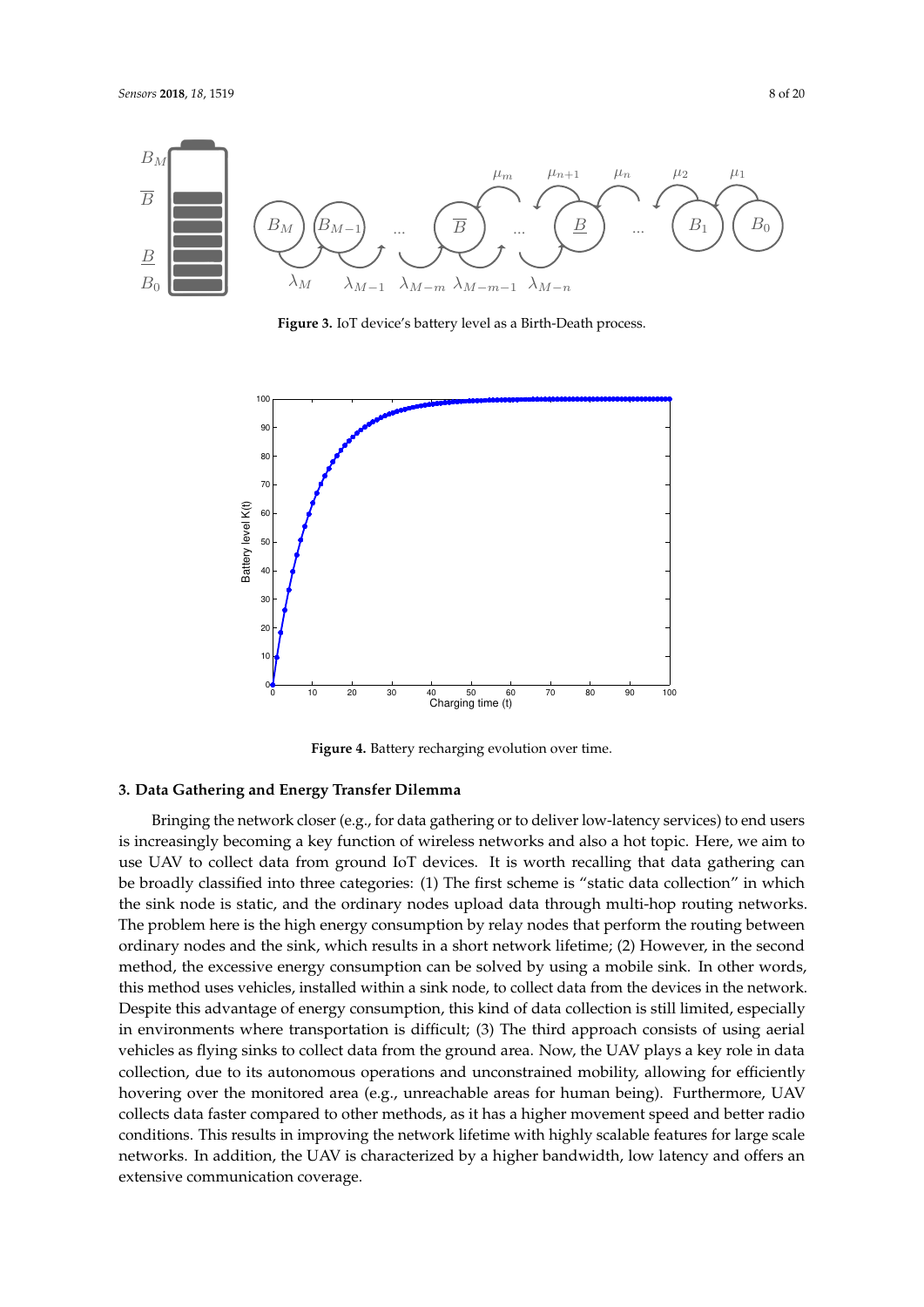The framework developed here could be very helpful in many realistic situations. Our main goal is to build a simple, efficient and scalable model for performance evaluation of UAV-empowered IoT and complex systems. For instance, it can be used in Ultra Dense Networks (UDNs), consisting of massive spatially distributed wireless nodes where batteries are the primary energy sources. In such a system, scalability is a key feature for efficient deployment. Now, our model will not only help with extending the network lifetime, but also has the advantage of being easy and mathematically tractable.

#### *3.1. Ground IoT Device to UAV Link*

We consider a set of *m* islands (remote areas), and each includes *N* IoT devices to be covered by the flying base station. The UAV retrieves information from islands in a sequential manner. It collects data from an island before moving to another island. The communication link between the IoT devices and the UAV depends on the UAV altitude. For instance, it can use a medium range standard such as IEEE 802.11 (WiFi), which allows a line-of-sight range up to several hundred meters and high data rates. However, if the UAV operates at a higher altitude spanning several kilometers, wide area networks (e.g., LoRaWAN, LTE, LTE-A, IEEE 802.16 (WiMAX)) would be preferred in this case as they can reach much higher data rates. In our model, we consider that the data to be collected by the UAV can be either best effort or time-sensitive traffic. Note that time delivery is critical when unusual events occur.

#### *3.2. Data Collection Time and Battery Recharging Time*

When hovering over a specific island, the UAV provides two services: (i) energy transfer, and (ii) data collection. During the first phase, the UAV wirelessly transfers energy to ground IoT devices with low battery levels. The second phase is dedicated to data collection from sensor devices with the aim to gather the maximum possible amount of data. Moreover, depending on the amount of data collected and coverage time allocated to an island, the energy transfer phase can be realized before and after data collection phase. It is worth mentioning that the limited energy of the UAV might influence its travel duration. Thus, to sustain both the efficiency of data collection and the network survivability by ensuring sufficient energy to depleted IoT devices, it is imperative to strategically determine the required time for each operation. Indeed, after the coordination between the UAV station and ground IoT devices during the joining stage where communication parameters are negotiated (see Figure [2\)](#page-4-1), the UAV can estimate the required time for both data collection and batteries recharging. Then,

• the required time to collect data from an IoT devices of Island  $\mathcal N$  is calculated by:

$$
T_{data}^{\mathcal{N}} = \sum_{i \in \mathcal{N}} \frac{DATA_i}{\rho_i} \cdot 1_{\{B(i) > \underline{B}\}},\tag{11}
$$

• the required time for energy transfer (batteries' charging) is given by:

$$
T_{nrg}^{\mathcal{N}} = \sum_{k=B_0}^{\overline{B}} t_{nrg}^k \cdot \mathbf{E}[N_k],
$$
\n(12)

where

- *B*(*i*) = *B*<sub>0</sub>, *B*<sub>1</sub>,  $\cdots$  , *B*<sub>N</sub> is the current battery level of IoT device *i*;
- *t k nrg* is the allocated time to recharge a depleted ground devices of battery level *k*. This time allocation will be calculated for each IoT device and will be explained in the next subsection;
- $\overline{B}$  is a threshold beyond which no battery recharging is needed;
- *B* is the battery level's critical threshold. At this battery status, an IoT device is forced to switch off its radio modules to keep alive;
- DATA*<sup>i</sup>* is the data size to be transmitted by IoT device *i* to the UAV;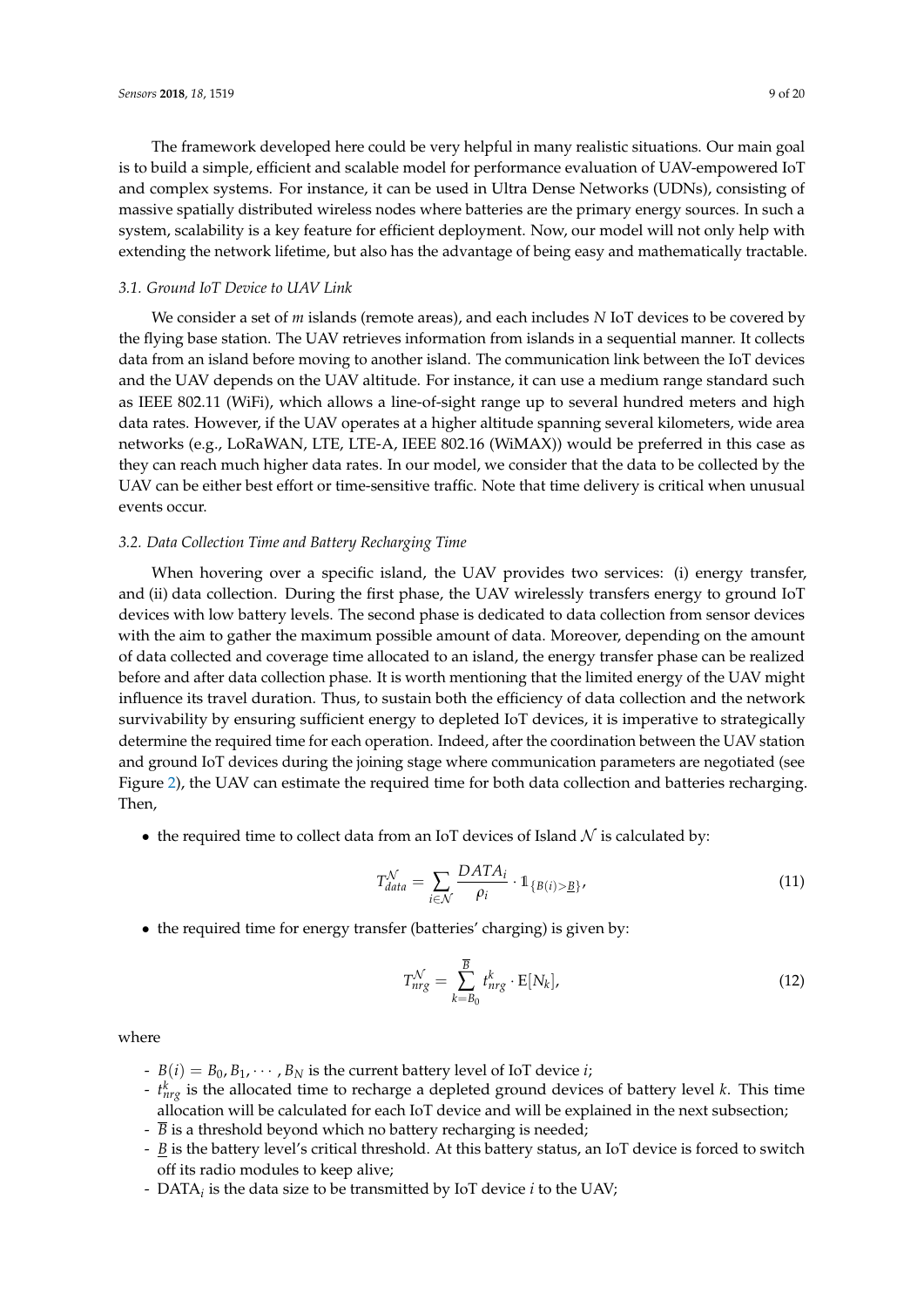- *ρ<sup>i</sup>* is the traffic rate allocated to IoT device *i* by the hovering UAV;
- <sup>1</sup>{*A*} is an indicator function that equals 1 when expression *A* is true; it equals 0 otherwise.

Under homogeneous IoT devices, i.e.,  $DATA_i = DATA_i = DATA$ ,  $\rho_i = \rho_i$ , the data gathering time and the energy transfer time write respectively:

$$
T_{data}^{\mathcal{N}} = N \cdot \frac{DATA}{\rho} \cdot \sum_{k=B}^{B_N} \Pi_k,\tag{13}
$$

and

$$
T_{nrg}^{\mathcal{N}} = N \cdot \sum_{k=B_0}^{\overline{B}} t_{nrg}^k \cdot \Pi_k. \tag{14}
$$

#### **4. Energy Transfer Policies**

While hovering over an island and during the join phase, each ground IoT device sends its ID, its data rate demand, its current battery level, etc. Next, the UAV station seeks to schedule batteries (re)charging and data gathering. Thus, the UAV station needs to implement an efficient scheduling policy allowing to fairly share the energy among depleted ground devices and also to collect data from IoT devices over the window of coverage time reserved to a given island.

We improved network lifetime, and we include the battery level and the data priority of each device in defining the best scheduler. In other words, once the UAV station receives information about the batteries' level from ground devices within the joining phase, it ranks them according to their respective battery level. Next, the UAV station decides the order of energy transfer and data gathering. Clearly, IoT devices with a critical battery level might need to be recharged first in order to be able transmit again their data. Alternatively, sensors with urgent data might also need to be served first. Henceforth, the UAV station is expected to meet an efficient energy-data trade-off, while facing a scheduling dilemma.

<span id="page-9-0"></span>

**Figure 5.** The rate of charge  $\mu(k)$ .

Let  $T_{nrg} = \left(t_{nrg}^1, t_{nrg}^2, \cdots, t_{nrg}^N\right)$  be the time vector required to recharge depleted ground IoT devices—of course, recharging time  $t_{nrg}^k$  of IoT device *k*. It is worth noting that  $T_{nrg}^{\mathcal{N}} = \langle T_{nrg}, 1 \rangle$ . We define three scheduling policies that could be considered according to the network activity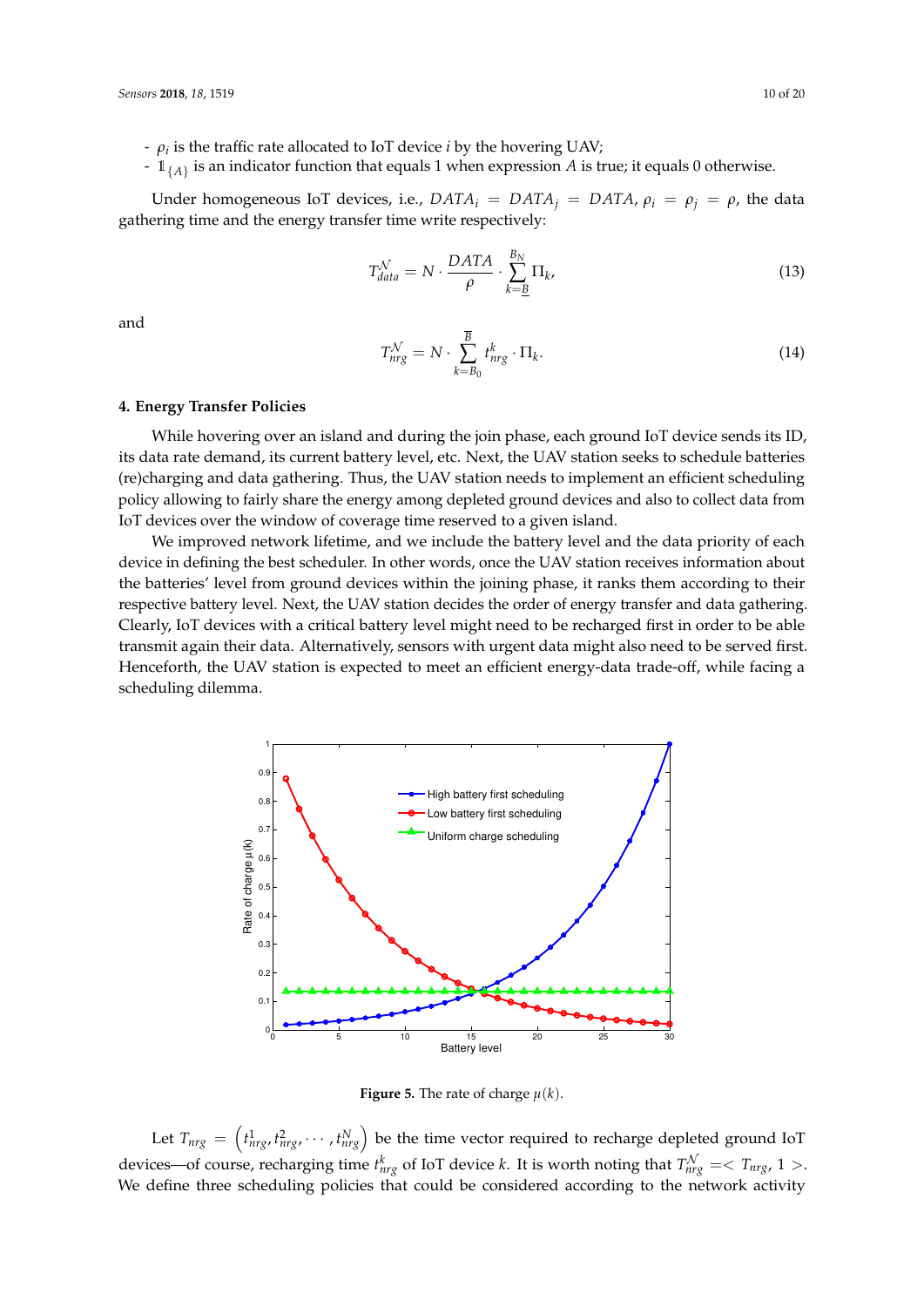$$
t_{nrg}^i(k) = \psi(k) \cdot T_{nrg}, \qquad i = 1, 2, \cdots, N \quad \text{and} \quad B = B_0, B_1, \cdots, B_M,
$$
 (15)

where  $\psi(k)$  is the allocation function that depends on the scheduler used. Namely,

• Lowest Battery Level First (LBLF) scheduling: The UAV station first recharges out-of-battery IoT devices, then those with a battery level close to the critical threshold *B* and so on. Here, the recharging is asymmetrical as the UAV allocates strictly decreasing recharging time with battery status. This policy allows for keeping IoT devices alive and increasing the whole network lifetime. The recharging time per IoT device while being in state *k* is given by:

$$
t_{nrg}^i(k) = T_{nrg} \cdot \frac{(\overline{B} - k) \cdot 1_{\{k < \overline{B}\}}}{\sum_{i \in \mathcal{N}} [\overline{B} - B(i)] \cdot 1_{\{B(i) < \overline{B}\}}} , \quad i = 1, 2, \cdots, N \text{ and } B = B_0, B_1, \cdots, B_M.
$$
 (16)

• Highest Battery Level First (HBLF) scheduling: During the energy transfer phase, the UAV station starts recharging devices with battery level close to threshold  $\overline{B}$ . Here, the allocated time is increasing with the battery level. Using this scheme within a network with unbalanced battery levels is likely to decrease the network lifetime. The HBLF scheduling function can be expressed as follows:

$$
t_{nrg}^i(k) = T_{nrg} \cdot \frac{k \cdot \mathbb{1}_{\{k < \overline{B}\}}}{\sum_{i \in \mathcal{N}} B(i) \cdot \mathbb{1}_{\{B(i) < \overline{B}\}}} , \quad i = 1, 2, \cdots, N \quad \text{and} \quad B = B_0, B_1, \cdots, B_M. \tag{17}
$$

• Uniform Recharging (UR) scheduling: All depleted devices receive the same amount of energy from the UAV station. This scheme has some good fairness properties but might fail in extending the network lifetime. The UR scheduling function is written as follows:

$$
t_{nrg}^i(k) = T_{nrg} \cdot \frac{1}{\sum_{i \in \mathcal{N}} \mathbb{1}_{\{B(i) < \overline{B}\}}} \qquad i = 1, 2, \cdots, N \quad \text{and} \quad B = B_0, B_1, \cdots, B_M. \tag{18}
$$

Figure [6](#page-11-0) shows an example of how to perform each recharging scheme. We plot here the average battery level before energy transfer and after the recharge is performed. We note that LBLF performs well for low battery levels as the scheduler starts first by recharging the low battery. One notices that the uniform scheduler performs very badly as it definitely leads to a decreased network lifetime.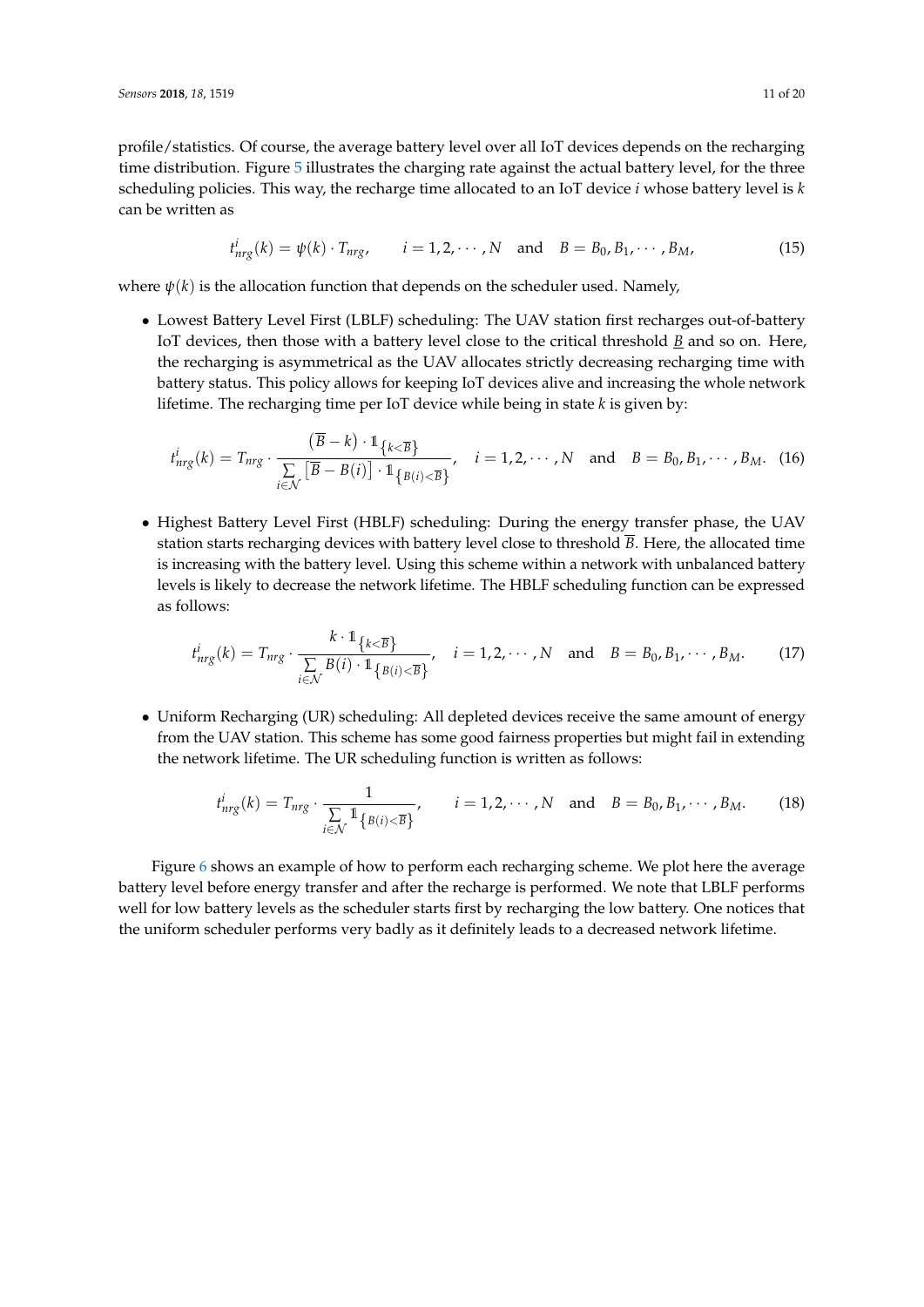<span id="page-11-0"></span>

**Figure 6.** Scheduling policy.

#### *UAV Energy Balance: Consumption V.S. Harvesting*

After the coordination/join phase, the UAV charges depleted devices that have a battery level below the threshold  $\overline{B}$ . In addition, we distinguish two categories of the devices classified with a low battery level. The first one includes devices capable of sensing and transmitting information even if their batteries are below the threshold. The second category comprises devices that are close to battery exhaustion, i.e., whose battery level is below the critical threshold *B*. Those ground devices have to be prioritized and will be recharged first by the UAV station. Here, we are interested in investigating both energy consumed and energy harvested by the UAV station itself.

The main energy consumption (energy consumed by mechanical modules is not considered) of the UAV is due to its radio operation. Let  $P_{uav,i}$  be the transmit power used by the UAV to transfer energy to IoT device *i*. We recall that only IoT devices whose battery levels are below  $\overline{B}$  would be recharged. The energy consumed by the UAV while transferring energy to low-battery devices is:

<span id="page-11-1"></span>
$$
E_{cons}^{uav} = \sum_{i \in \mathcal{N}} P_{uav,i} \cdot t_{nrg}^i(k) \cdot \mathbb{1}_{\{B(i) < \overline{B}\}}.
$$
\n<sup>(19)</sup>

Under homogeneous IoT devices, Equation [\(19\)](#page-11-1) writes:

$$
E_{cons}^{uav} = N \cdot P_{uav} \cdot \sum_{k=B_0}^{\overline{B}} t_{nrg}(k) \cdot \Pi_k.
$$
 (20)

Once energy transfer phase is over, the UAV station switches to reception mode in order to gather data from ground devices. Now, each ground device *i* sends its sensed data at transmit power *Pi*, *uav* to the UAV station. According to the join phase, the UAV station computes the transmission time  $T_{data}^i$ to be allocated to each IoT device *i*. While equipped with an energy harvesting module, the flying UAV can extract energy from RF signals transmitted by ground devices. Clearly, energy harvested from ground devices' signals could be ignored as it is very small and depends on the harvesting gain, transmit power and the radio channel state. In addition, the UAV can carry an external energy source, such as a photovoltaic module, allowing high survivability. Without loss of generality, the harvested energy is strongly related to the transmit power of ground devices and the collected data volume.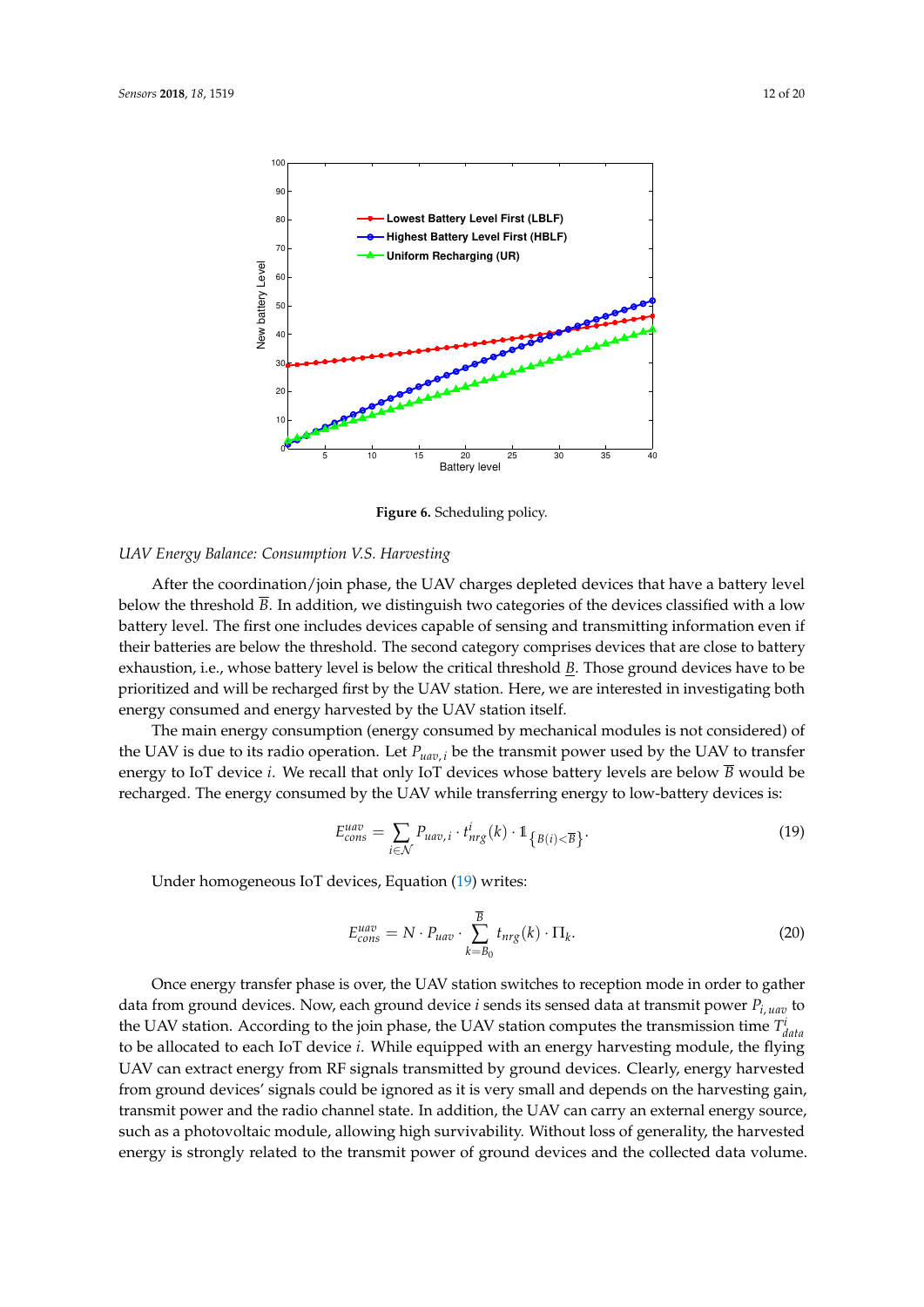For network lifetime purposes, only IoT devices whose battery level is higher than *B* could transmit data. The amount of energy harvested by the UAV station can be easily estimated by:

<span id="page-12-0"></span>
$$
E_{harv}^{uav} = \sum_{i \in \mathcal{N}} P_{i, uav} \cdot H_{i, uav} \cdot t_{data}^{i} \cdot \mathbb{1}_{\{B(i) > \underline{B}\}} \tag{21}
$$

where *Hi*,*uav* is the average channel gain between the IoT device *i* and the hovering UAV. Notice that  $H_{i, uav} = \int_0^\infty H_i \cdot \Psi(H) dH$ , where  $H_i$  is the instantaneous channel experienced by IoT device *i* and  $\Psi(\cdot)$ is the channel distribution (Rayleigh, Path-loss, etc.). Here, the channel gain depends mainly on the distance between *i* and the UAV as areal communications usually experience the Non-line-of-Sight (NLOS) mode. Under homogeneous IoT devices with  $P_{i, uav} = P_{i, uav} = P$ , Equation [\(21\)](#page-12-0) writes:

$$
E_{harv}^{uav} = N \cdot P \cdot \tilde{H}_{uav} \cdot \sum_{k=\underline{B}}^{\overline{B}} t_{data}(k) \cdot \Pi_k,
$$
\n(22)

where  $\tilde{H}_{uav} = \frac{1}{N} \sum_{i \in \mathcal{N}}$ *Hi*,*uav* is the average channel experienced by all IoT devices. The UAV problem is now to compute the optimal value of *α* allowing to meet an efficient trade-off. Namely,

<span id="page-12-1"></span>
$$
\alpha^* = \underset{\alpha}{\arg \max} \ \alpha \cdot E_{cons}^{uav} + (1 - \alpha) \, E_{harv}^{uav}.
$$

#### **5. Traveling Salesman Problem with Time Windows: Shortest Traveling Time Trajectory (STTT)**

Along this article, we deal with the problem of energy efficiency in UAV-assisted IoT environments. We mainly dealt with defining an efficient trade-off between data gathering and energy transferring. However, we did consider the energy consumed by the trajectory and the order to serve IoT islands. Thus, it is important to seek an energy efficient path that should be followed by UAV in order to fly over all IoT islands while spending a minimum amount of energy. For this, we consider a network formed by *m* islands/clusters. We assume that the distances between each pair of clusters are known. A *m*  $*$  *m* time-dependent matrix **T** = { $t_{i,i}$ } appends the duration (temporal cost) between each pair of clusters (*i*, *j*)—in addition to each cluster possibly having its own time window [*s<sup>i</sup>* , *e<sup>i</sup>* ], in which the UAV covers the cluster, and where  $s_i$  and  $e_i$  indicate the time of the first and the last service respectively presented in a covered cluster. Of course, the stop-over location of the UAV while serving a cluster is a key parameter to set. Hence, the distance between two stop-overs is given as follows:

$$
q_{j,j'} = \sqrt{(x_j - x_{j'})^2 + (y_j - y_{j'})^2}, \qquad j, j' = 1, 2, \cdots, N. \qquad (24)
$$

According to [\[29\]](#page-19-7), the energy consumption when a UAV is moving between two stop locations can be obtained by the following expression:

$$
E_{j,j'} = \int_0^{\frac{q_{j,j'}}{v}} P_{j,j'} dt = \frac{q_{j,j'}}{v} \cdot P_{j,j'}, \qquad j,j' = 1,2,\cdots,N,
$$
 (25)

where  $P_{j,j'}$  is the power consumed by the UAV's movement. Then, the time spent between two clusters *j* and *j* 0 writes:

$$
t_{j,j'} = \frac{E_{j,j'}}{P_{j,j'}}, \qquad j, j' = 1, 2, \cdots, N. \tag{26}
$$

The UAV's problem is then to find the shortest trajectory achieving the minimum delay to collect data and to transfer energy to ground IoT devices. The UAV has to visit once all IoT islands and return to its starting location assumed to allow for transferring sensed data to a sink or a processing unit. Here, we need to solve the traveling salesman problem, considering the temporal cost matrix  $\mathbf{T}_{j,\,j'}$  as a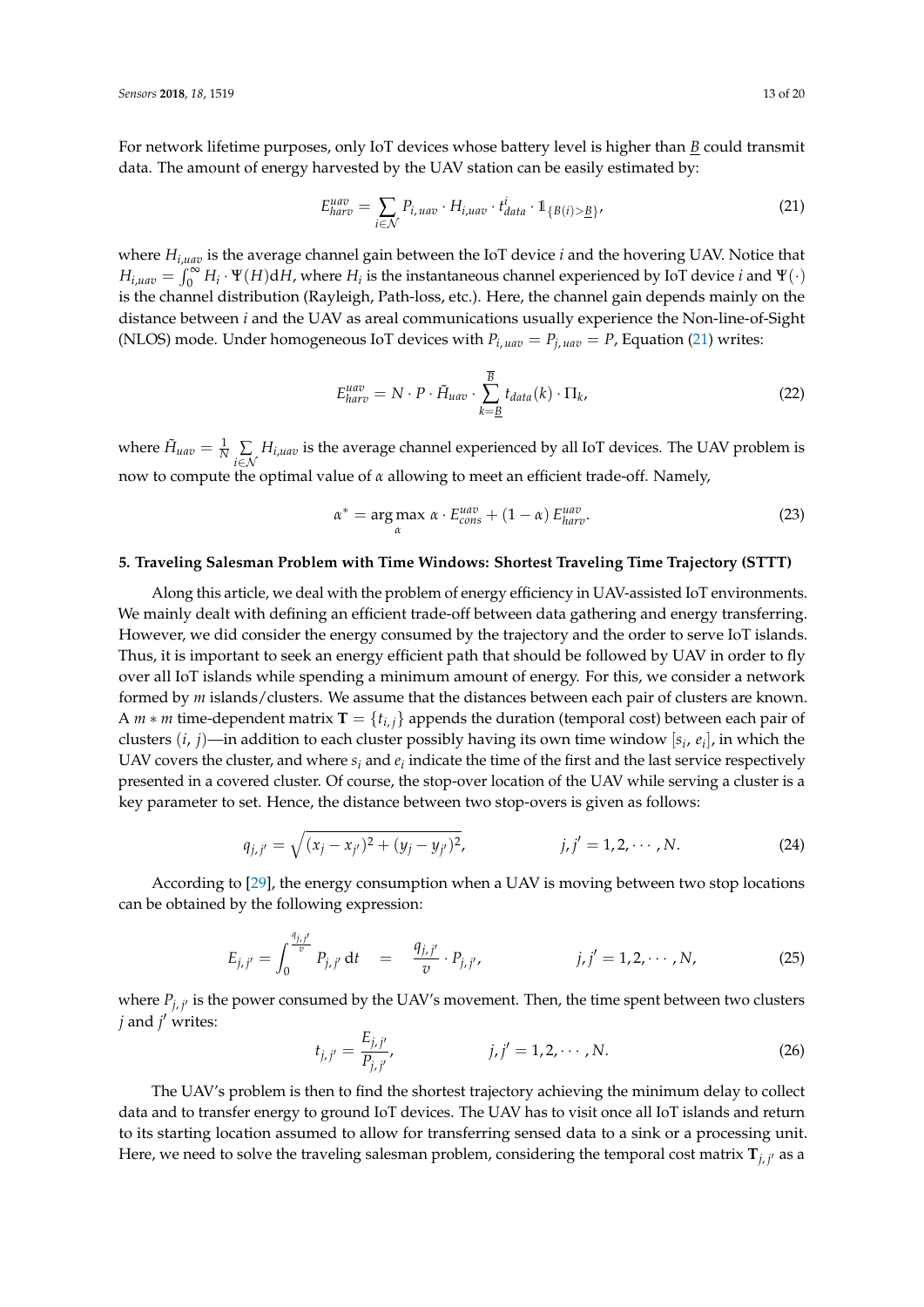cost function. In summary, the UAV adopts Algorithm [1](#page-13-0) to seek an optimum trajectory at a minimum travel time.

<span id="page-13-0"></span>**Algorithm 1** Shortest Traveling Time Trajectory (STTT)

1: **Input:**  $M$ ,  $E_{j, j'}$  and  $P_{j, j'}$ 2: *Output:* Trajectory with a minimum time. 3: Compute the matrix  $[t_{i,j}] = \mathbf{T}_{j,j'} + T_{cover}^{j'}$  of UAV travel time.. 4: *Row minimization* 5: **for** Each *i* **do** 6: **for** Each  $i \neq j$  **do**<br>7: **Select**  $k_{ij} = n$ 7: **Select**  $k_{i,j} = \min_{j \in M} [t_{i,j}]$ 8: **for** Each *j* **do** 9:  $[t_{i,j}] - k_{i,j}$ 10: *Column minimization* 11: **for** Each *j* **do** 12: **for** Each  $j \neq i$  **do**<br>13: **Select**  $k_{ij} = m$ 13: **Select**  $k_{ij} = \min_{i \in M} [t_{i,j}]$ 14: **for** Each *i* **do** 15:  $[t_{i,j}] - k_{i,j}$ 16: **for** Each *i* **do** 17: *Compute of penalty* 18: **for** Each  $t_{i,j} = 0$  **do** 19: **Select** min<sub>*i*∈*M*[ $t_{i,j}$ ] = *K*</sub> 20: **Select** min<sub>j∈*M*</sub>[ $t_{i,j}$ ] = *L* 21: *And*  $[t_{i,j}] = K + L$ 22: Struck off the row and column corresponding to 0 with maximum penalty, and make assignment from i to j.

- 23: Reduced matrix: Rewrite the matrix without consider the row and column corresponding to 0 with maximum penalty.
- 24: **return:** Set of assignment from i to j
- 25: **End.**

## **6. Simulations and Numerical Investigations**

In this section, we implement the proposed model with MATLAB software to evaluate the performance and the added value of using UAV-based flying stations with energy transfer capabilities and energy harvesting modules. To this end, we study an example of a network composed of 1000 IoT devices distributed following a PPP in a geographical area. We consider a single UAV station serving ground IoT devices. Table [1](#page-13-1) summarizes the main values of the parameters used for numerical examples and simulations.

<span id="page-13-1"></span>

| Parameter                                        | Value                 |
|--------------------------------------------------|-----------------------|
| Maximum number of devices within a single island | 200                   |
| Maximum transmit power of a ground IoT device    | 500 mW                |
| Maximum battery level                            | $100\%$               |
| Threshold battery level                          | $\overline{B} = 40\%$ |
| Critical threshold                               | $B = 10\%$            |
| Channel gain                                     | Rayleigh with mean 1  |
| Path loss exponent                               |                       |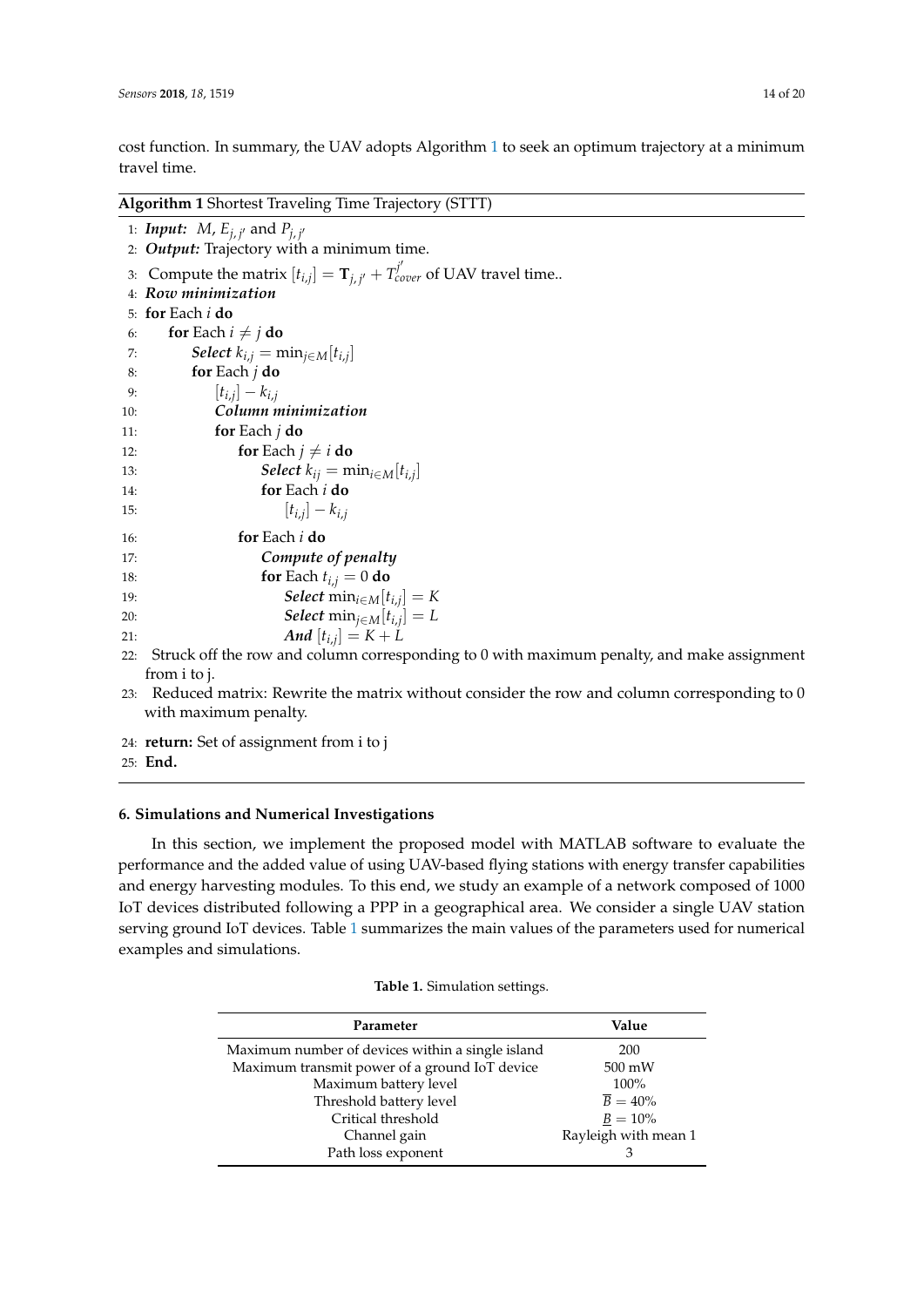We analyze the behaviors of the energy harvested by the UAV station and on the energy transferred to IoT devices as functions of both data gathering time (i.e., during which UAV station harvests energy) and devices recharging time. As mentioned earlier, the UAV coverage time is split into two parts weighted by *α*; energy transfer time  $T_{nrg} = \alpha \cdot T_{cover}$ , and data gathering time  $T_{data} = (1 - \alpha) \cdot T_{cover}$ . We aim here to find out an efficient trade-off to ensure high network lifetime (thus better energy efficiency) and satisfactory data gathering performance.

#### *6.1. Effect of Data–Energy Tradeoff Parameter α*

We depict in Figure [7](#page-14-0) the energy harvested by the UAV station and the energy transferred to ground IoT devices as functions of the energy transfer/harvesting trade-off parameter, for both 50 IoT devices and 200 IoT devices. We notice that the energy received by IoT devices is increasing as the value of *α* increases. However, this behaviour is quite intuitive since increasing *α* allows for allocating more recharging time to the UAV station to serve depleted IoT devices. However, this comes to the detriment of the energy harvesting time. Meantime, the amount of energy harvested by the UAV decreases as the data transmit period becomes smaller, which implies less energy harvesting opportunities. In order to meet an efficient trade-off, one can solve Equation [\(23\)](#page-12-1). Alternatively, the UAV operator can optimize the network lifetime (equivalently, the average battery level for ground devices) while guaranteeing a target data throughput. Furthermore, the operator can seek to optimize the data rate while ensuring a target network lifetime (i.e., a target battery level for IoT devices).

<span id="page-14-0"></span>

**Figure 7.** Total energy harvested by UAV and received by IoT devices.

Figure [7](#page-14-0) also shows the interplay of *α* on harvested energy and transferred energy in terms of the network density. We observe that the denser the network, the greater the harvested energy by the UAV station and the greater the average battery level of IoT devices.

## *6.2. Effect of Data Transmission Rate by IoT Devices*

Next, we plot in Figure [8](#page-15-0) the average battery charge as a function of the IoT device transmission rate,  $\lambda \in [0,1]$ , for the three energy transferring policies defined earlier. Notice that the transmission rate of an IoT device depends on the data sensing frequency that defines the data freshness. This mainly depends on the parameter the sensor is monitoring. We remark that the average battery charge decreases as the value of transmission rate increases, which is quite intuitive. Indeed, increasing the rate of transmission increases the energy consumed by IoT devices, so that the data gathering time is higher than the recharging time. Consequently, this results in a higher number of depleted devices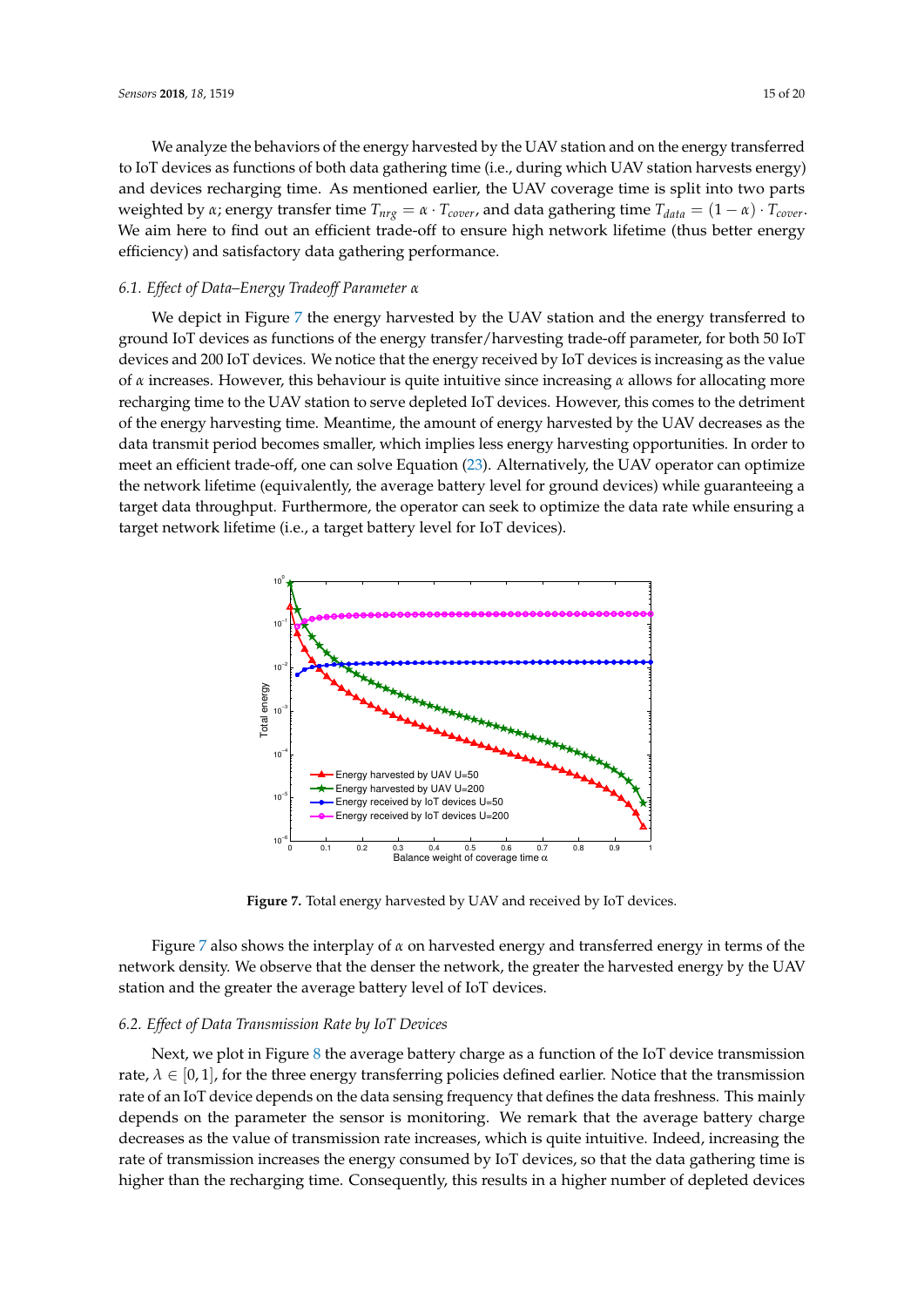that might require to be recharged shortly. When the system is more interested in data gathering (e.g., in case of an environment change being detected) than increasing devices' lifetime, the UAV station ignores the battery level of devices and allocates a shorter recharging time. This is why the average battery charge decreases for all schemes. More specifically, the average battery charge, in the case of low battery first scheduling, is more efficient compared to others' policies, as it yields higher average battery level. This can be explained by the fact that the energy given by the UAV station is shared fairly between depleted devices, as the UAV counts for the battery level of each device to extend the network lifetime.

<span id="page-15-0"></span>

**Figure 8.** The average battery charge.

## *6.3. Energy Harvesting Gain*

In order to capture the added-value of our scheme, we define the energy harvesting gain as the ratio between the energy level before and after the energy harvesting operation. Namely,

<span id="page-15-1"></span>
$$
\mathcal{G} = \frac{E_{\text{new}}}{E_{\text{old}}},\tag{27}
$$

where

- *E*old : is the energy level of the UAV station when arriving to the island;
- *E*new : is the UAV current energy budget, i.e., after performing both operations of data collection and energy transfer from/to IoT devices (see Equations [\(19\)](#page-11-1) and [\(21\)](#page-12-0)). It is given by

$$
E_{\text{new}} = E_{old} + E_{harv}^{uav} - E_{cons}^{uav}.
$$
\n(28)

As mentioned earlier, the main idea behind using energy harvesting module is to solve the problem of limited battery for UAV and IoT environments. We plot in Figure [9](#page-16-0) the energy harvesting gain (see Equation [\(27\)](#page-15-1)) as a function of the trade-off coefficient *α* for two different network densities (50 and 200 IoT devices). From the figure, we observe that the gain is higher under low values of *α*. This is because the time allocated to data collection is higher with small values of *α*, and consequently the amount of energy harvested is higher too. However, in the reverse case, the recharging time gets longer because *α* increases and the energy of UAV station is decreasing fast. Thus, the gain decreases. It is worth noticing that, regardless of the parameter of weight balance, the gain is more significant for dense networks, as the UAV station gives more coverage time to a given island.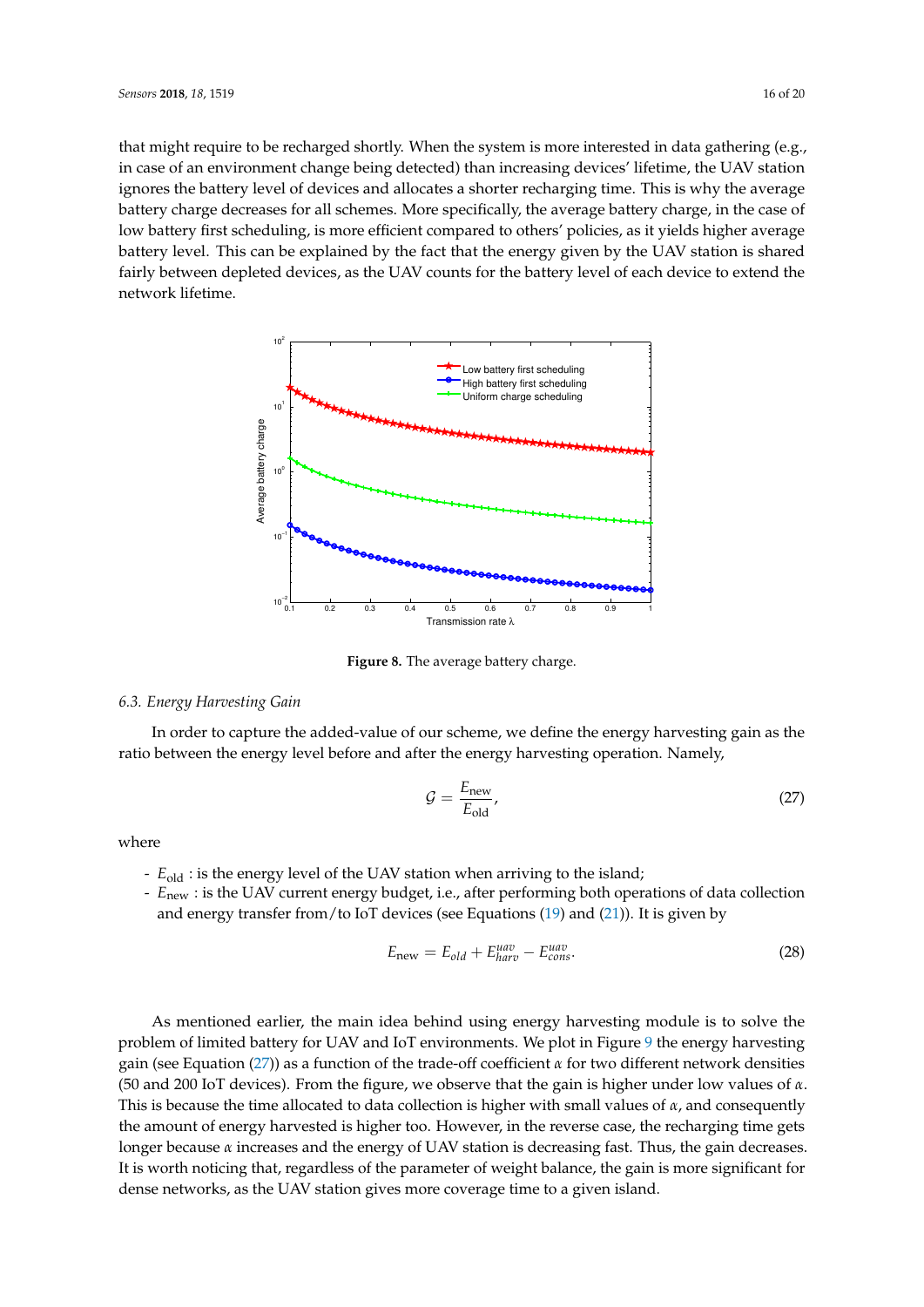<span id="page-16-0"></span>

**Figure 9.** Energy harvesting gain versus *α*.

Now, we turn to evaluate the optimal trajectory to be followed by a UAV while serving several IoT islands. In Figure [10,](#page-16-1) the red stars represent the stop locations of UAV at each island to guarantee an efficient uplink data transmission and downlink energy recharging. In order for the UAV station to spend a minimum total energy to fly over all these islands, and, compared to the random UAV trajectory, it is worth adopting the STTT algorithm (see Algorithm [1\)](#page-13-0) that leads to an optimal trajectory as mentioned. At each stop-over, the UAV station takes into account the time between islands and the coverage time to be allocated for each island, which depends on the island density, in order to remain operational for a long time and achieve henceforth an efficient energy transfer/data collection trade-off.

<span id="page-16-1"></span>

**Figure 10.** UAV trajectory in one travel.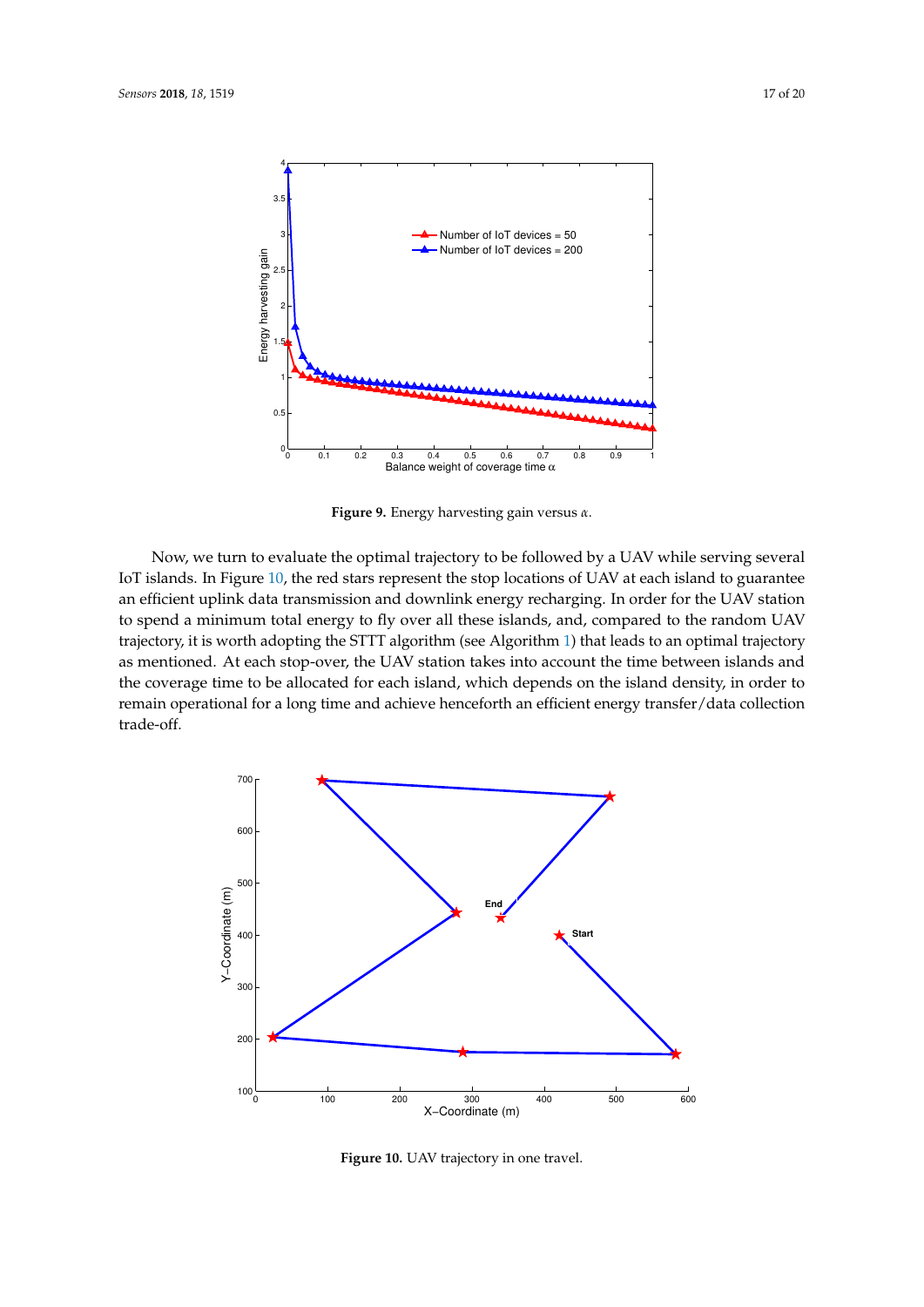#### *6.4. Discussion*

We recall that the aim of this work is to meet a high network lifetime while granting a satisfactory network access for ground IoT devices. First, we analyze the network average battery level under three energy transferring policies. Namely, we consider the low battery first scheme, high battery first scheme and uniform charging scheme. According to simulation results, we conclude that meeting a high network lifetime requires adopting a low battery first scheme. Otherwise, depleted devices would die and then drastically reduce the network lifetime, which is not desirable. Second, we established a data collection and energy transfer trade-off, by fine-tuning the weight *α*, where a flying network provider would achieve a good network availability while the ground network is still operating longer. Third, we analyze the added value (as energy harvesting) gain brought by the energy harvesting module under the trade-off coefficient *α*, in which the UAV operator can allocate more time to data collection with a smaller value of *α* depending on its interest. One notices that the gain is more important for dense and ultra-dense networks. Finally, we propose an optimal trajectory allowing for extending the network lifetime as long as possible. The optimal trajectory to be followed by UAV stations to serve several IoT islands is obtained using the shortest traveling time trajectory algorithm instead of taking a random trajectory. Of course, this optimal trajectory is only feasible for services with no quality of service requirements or for best-effort-like services. A service-aware version could be derived considering the quality of service constraints.

#### **7. Conclusions**

In this article, we propose a novel use case for UAVs wherein they are jointly used as flying base stations and as an energy source for depleted IoT devices. This scheme allows for building a flying/nomadic infrastructure to gather data sensed by ground IoT devices and at the same time allows for extending the network lifetime by transferring energy to out-of-battery devices. Both functions are performed during the coverage time over a given island composed of several IoT devices and sensors. Of course, the coverage time of an UAV is limited by the UAV autonomy. Here, we aim to define an efficient trade-off between data gathering time and ground devices' batteries recharging time. We model the battery level of an IoT device as a Birth-Death process depending on the device activity rate (data sensing, data transmission, etc.) and on the amount of time it is getting recharged by the UAV. Furthermore, we investigate the optimal trajectory of UAV to fly over several islands and to perform both operations mentioned above while keeping an efficient data-collection/energy-delivery trade-off. Extensive numerical examples and simulations results show that our scheme is offering good performance and define an efficient data-gathering/energy-delivery trade-off under different battery recharging scheduling policies.

As a future work, we are seeking to optimize the IoT network lifetime by allowing some devices to strategically switch to sleep mode while there is no important data to sense or there are other neighboring IoT devices who might sense the similar data in terms of quality and freshness.

**Author Contributions:** The four authors have participated in brainstorming meetings to discuss the problem addressed and the solution to be developed; Sara Arabi, Essaid Sabir and Halima Elbiaze conceived and designed the analytical framework; Sara Arabi performed the numerical investigations; Essaid Sabir, Halima Elbiaze and Mohamed Sadik analyzed the data and obtained results; The four authors have contributed in writing the paper.

**Funding:** This work has been conducted within the framework of the Mobicity Project funded by the Moroccan Ministry of Higher Education and Scientific Research, and the National Centre for Scientific and Technical Research grant number Mobicity-PPR.

**Acknowledgments:** This work has been conducted during the internship of Sara Arabi at the University of Quebec in Montreal (UQAM) under the supervision of Halima Elbiaze and Essaid Sabir.

**Conflicts of Interest:** The authors declare no conflict of interest.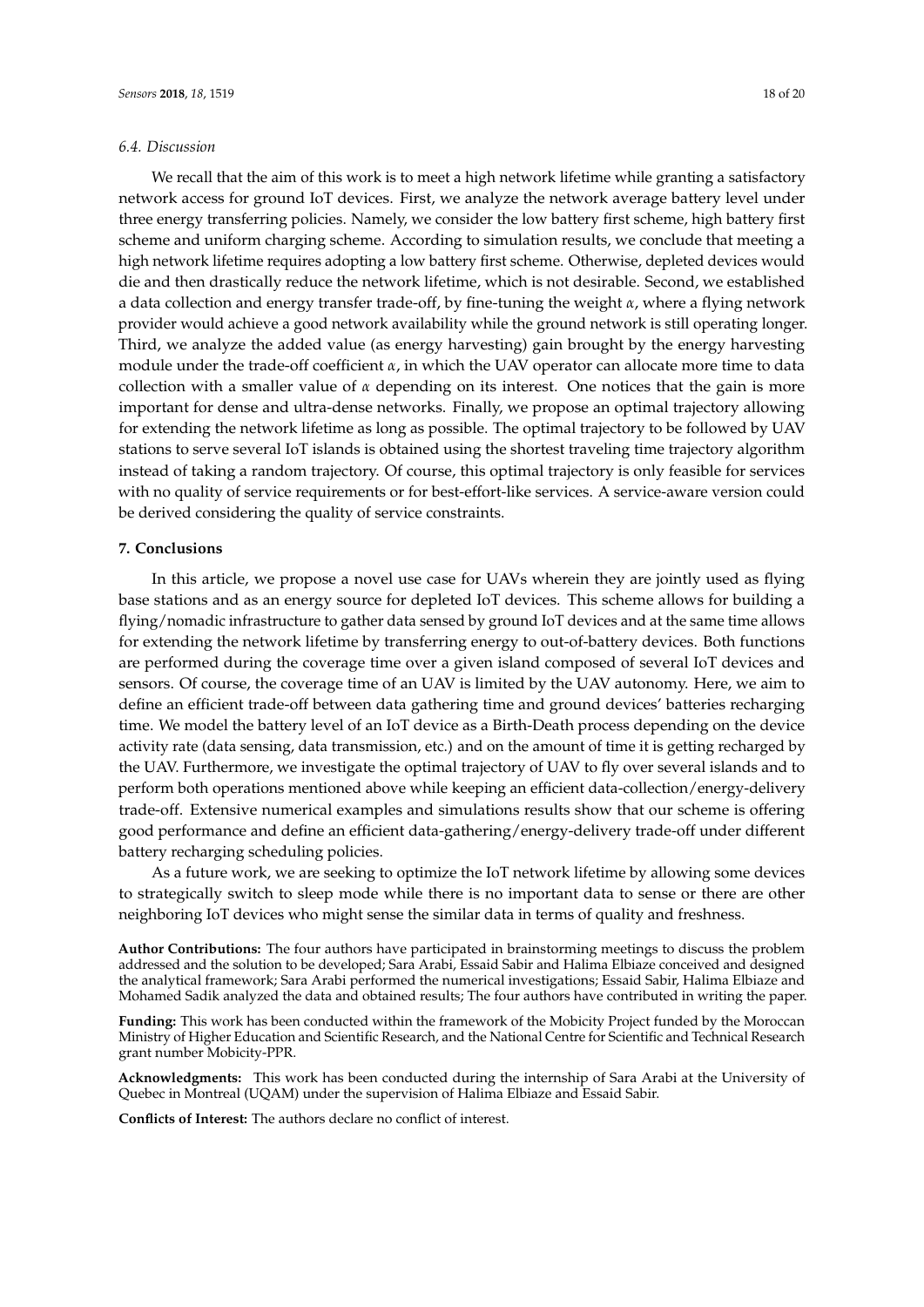#### **References**

- <span id="page-18-0"></span>1. Center for the Study of the Drone. Available online: <http://dronecenter.bard.edu/> (accessed on 11 May 2018).
- <span id="page-18-1"></span>2. Zeng, Y.; Zhang, R.; Lim, T.J. Wireless communications with unmanned aerial vehicles: opportunities and challenges. *IEEE Commun. Mag.* **2016**, *54*, 36–42. [\[CrossRef\]](http://dx.doi.org/10.1109/MCOM.2016.7470933)
- <span id="page-18-2"></span>3. BALLOON-POWERED INTERNET FOR EVERYONE. Available online: <https://x.company/loon/> (accessed on 11 May 2018).
- <span id="page-18-3"></span>4. Hammi, B.; Khatoun, R.; Zeadally, S.; Fayad, A.; Khoukhi, L. IoT technologies for smart cities. *IET Netw.* **2017**, *7*, 1–13. [\[CrossRef\]](http://dx.doi.org/10.1049/iet-net.2017.0163)
- <span id="page-18-4"></span>5. Athreya, A.P.; Tague, P. Network self-organization in the internet of things. In Proceedings of the 2013 IEEE International Conference on Sensing, Communications and Networking (SECON), New Orleans, LA, USA, 24–27 June 2013; pp. 25–33.
- <span id="page-18-5"></span>6. Mozaffari, M.; Saad, W.; Bennis, M.; Debbah, M. Mobile Internet of Things: Can UAVs Provide an Energy-Efficient Mobile Architecture? In Proceedings of the 2016 IEEE Global Communications Conference (GLOBECOM), Washington, DC, USA, 4–8 December 2016.
- <span id="page-18-6"></span>7. Zhan, C.; Zeng, Y.; Zhang, R. Energy-efficient data collection in UAV enabled wireless sensor network. *IEEE Wirel. Commun. Lett.* **2017**. [\[CrossRef\]](http://dx.doi.org/10.1109/LWC.2017.2776922)
- <span id="page-18-7"></span>8. Koulali, S.; Sabir, E.; Taleb, T.; Azizi, M. A green strategic activity scheduling for UAV networks: A sub-modular game perspective. *IEEE Commun. Mag.* **2016**, *54*, 58–64. [\[CrossRef\]](http://dx.doi.org/10.1109/MCOM.2016.7470936)
- <span id="page-18-8"></span>9. Lee, B.M. Energy Efficiency Gain of Cellular Base Stations with Large-Scale Antenna Systems for Green Information and Communication Technology. *Sustainability* **2017**, *9*, 1123. [\[CrossRef\]](http://dx.doi.org/10.3390/su9071123)
- <span id="page-18-9"></span>10. Lyu, J.; Zeng, Y.; Zhang, R.; Lim, T.J. Placement optimization of UAV-mounted mobile base stations. *IEEE Commun. Lett.* **2017**, *21*, 604–607. [\[CrossRef\]](http://dx.doi.org/10.1109/LCOMM.2016.2633248)
- <span id="page-18-10"></span>11. Hayajneh, A.M.; Zaidi, S.A.R.; McLernon, D.C.; Ghogho, M. Optimal Dimensioning and Performance Analysis of Drone-Based Wireless Communications. In Proceedings of the 2016 IEEE Globecom Workshops (GC Wkshps), Washington, DC, USA, 4–8 December 2016; pp. 1–6.
- <span id="page-18-11"></span>12. Al-Hourani, A.; Kandeepan, S.; Jamalipour, A. Modeling air-to-ground path loss for low altitude platforms in urban environments. In Proceedings of the 2014 IEEE Global Communications Conference, Austin, TX, USA, 8–12 December 2014; pp. 2898–2904.
- <span id="page-18-12"></span>13. Mozaffari, M.; Saad, W.; Bennis, M.; Debbah, M. Drone small cells in the clouds: Design, deployment and performance analysis. In Proceedings of the 2015 IEEE Global Communications Conference (GLOBECOM), San Diego, CA, USA, 6–10 December 2015; pp. 1–6.
- <span id="page-18-13"></span>14. Ravi, V.V.C.; Dhillon, H.S. Downlink coverage probability in a finite network of unmanned aerial vehicle (UAV) base stations. In Proceedings of the 2016 IEEE 17th International Workshop on Signal Processing Advances in Wireless Communications (SPAWC), Edinburgh, UK, 3–6 July 2016; pp. 1–5.
- <span id="page-18-14"></span>15. Mozaffari, M.; Saad, W.; Bennis, M.; Debbah, M. Unmanned aerial vehicle with underlaid device-to-device communications: Performance and tradeoffs. *IEEE Trans. Wirel. Commun.* **2016**, *15*, 3949–3963. [\[CrossRef\]](http://dx.doi.org/10.1109/TWC.2016.2531652)
- <span id="page-18-15"></span>16. Sanjab, A.; Saad, W.; Başar, T. Prospect Theory for Enhanced Cyber-Physical Security of Drone Delivery Systems: A Network Interdiction Game. In Proceedings of the 2017 IEEE International Conference on Communications (ICC), Paris, France, 21–25 May 2017.
- <span id="page-18-16"></span>17. Lee, B.M.; Yang, H. Massive MIMO for Industrial Internet of Things in Cyber-Physical Systems. *IEEE Trans. Ind. Inform.* **2017**. [\[CrossRef\]](http://dx.doi.org/10.1109/TII.2017.2787988)
- <span id="page-18-17"></span>18. Xu, J.; Zeng, Y.; Zhang, R. UAV-enabled wireless power transfer: Trajectory design and energy optimization. *arXiv* **2017**, arXiv:1709.07590.
- <span id="page-18-18"></span>19. Airehrour, D.; Gutiérrez, J.A.; Ray, S.K. Greening and Optimizing Energy Consumption of Sensor Nodes in the Internet of Things through Energy Harvesting: Challenges and Approaches. In Proceedings of the International Conference on Information Resources Management (CONF-IRM), Cape Town, South Africa, 18–20 May 2016; p. 42.
- <span id="page-18-19"></span>20. Michelusi, N.; Levorato, M. Energy-Based Adaptive Multiple Access in LoRaWAN IoT Systems with Energy Harvesting. *arXiv* **2016**, arXiv:1611.04150.
- <span id="page-18-20"></span>21. Lu, X.; Wang, P.; Niyato, D.; Kim, D.I.; Han, Z. Wireless networks with RF energy harvesting: A contemporary survey. *IEEE Commun. Surv. Tutor.* **2015**, *17*, 757–789. [\[CrossRef\]](http://dx.doi.org/10.1109/COMST.2014.2368999)